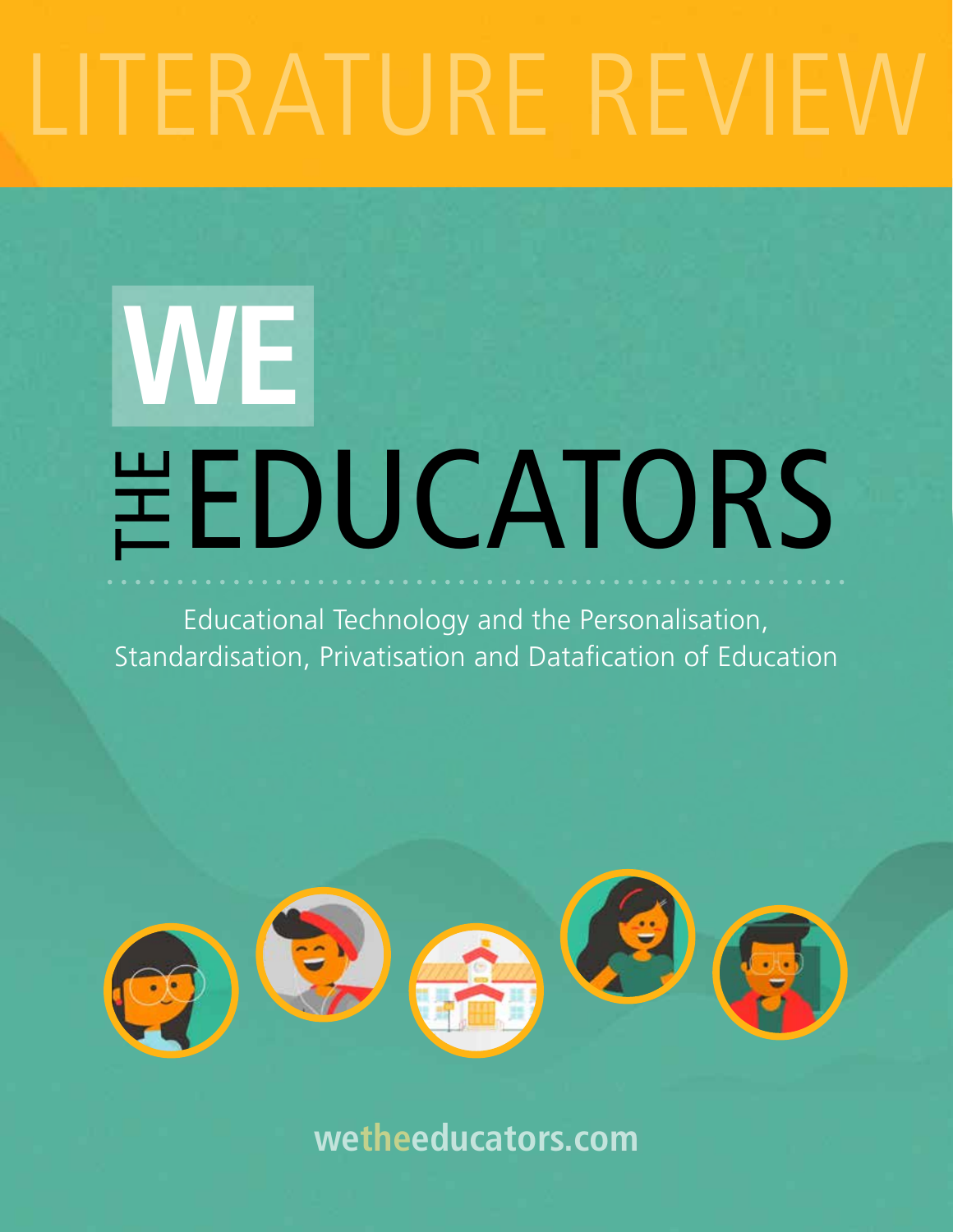#### **wetheeducators.com**



Education International<br>Internationale de l'Education<br>Internacional de la Educación



Canadian Fédération canadienne<br>Teachers' des enseignantes et<br>Federation des enseignants

© Copyright 2017

ISBN 978-1-927074-49-7

Unauthorized use or duplication without prior approval is strictly prohibited. Alberta Teachers' Association 11010 142 Street NW, Edmonton AB T5N 2R1 Telephone 780-447-9400 or 1-800-232-7208 www.teachers.ab.ca

Further information about the Association's research is available from Lindsay Yakimyshyn at the Alberta Teachers' Association; e-mail lindsay.yakimyshyn@ata.ab.ca.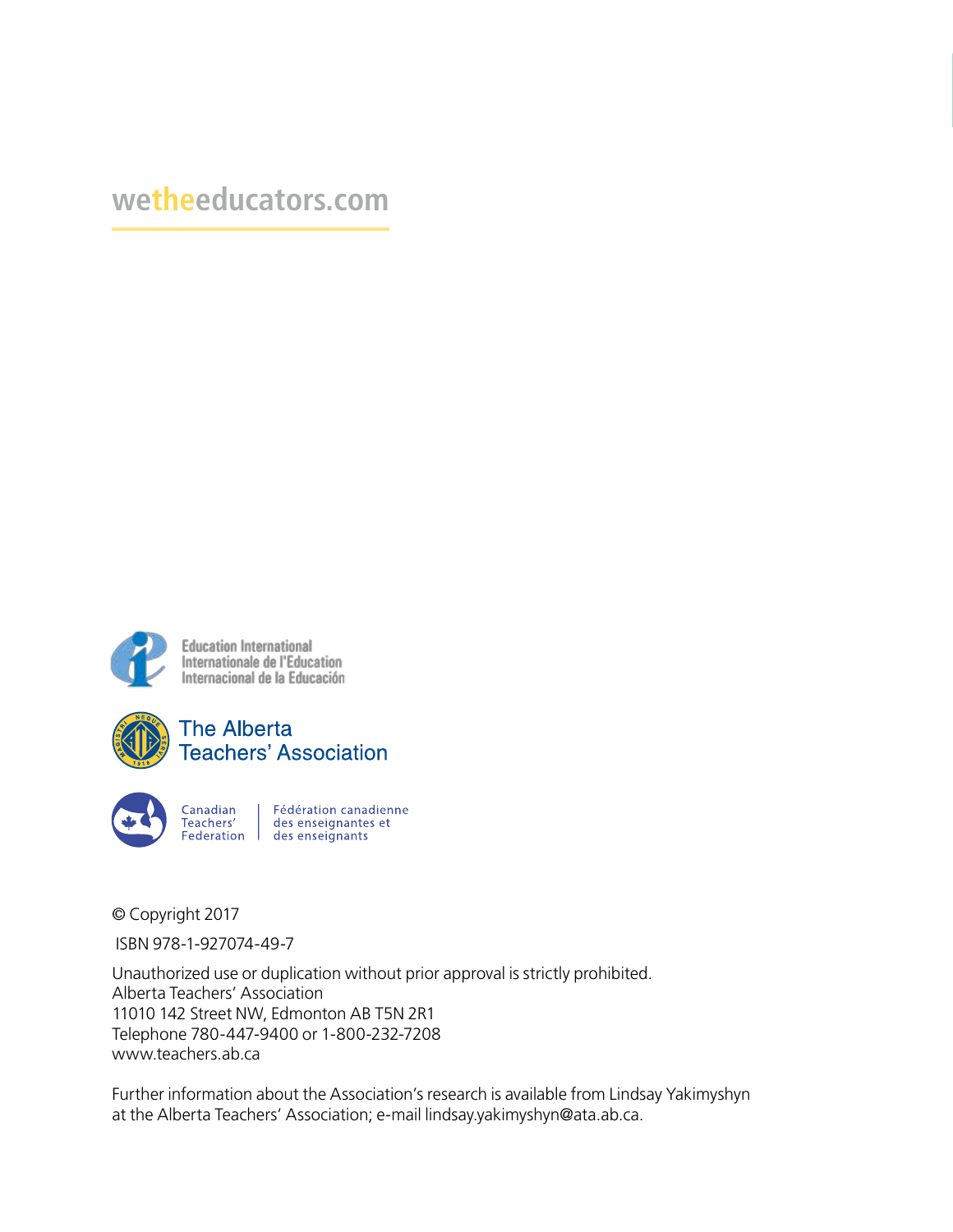# **Table of Contents**

| Educational Technology and the Personalisation, Standardisation, |  |
|------------------------------------------------------------------|--|
|                                                                  |  |
|                                                                  |  |
|                                                                  |  |
|                                                                  |  |
| Depersonalisation and Deprofessionalisation  13                  |  |
|                                                                  |  |
|                                                                  |  |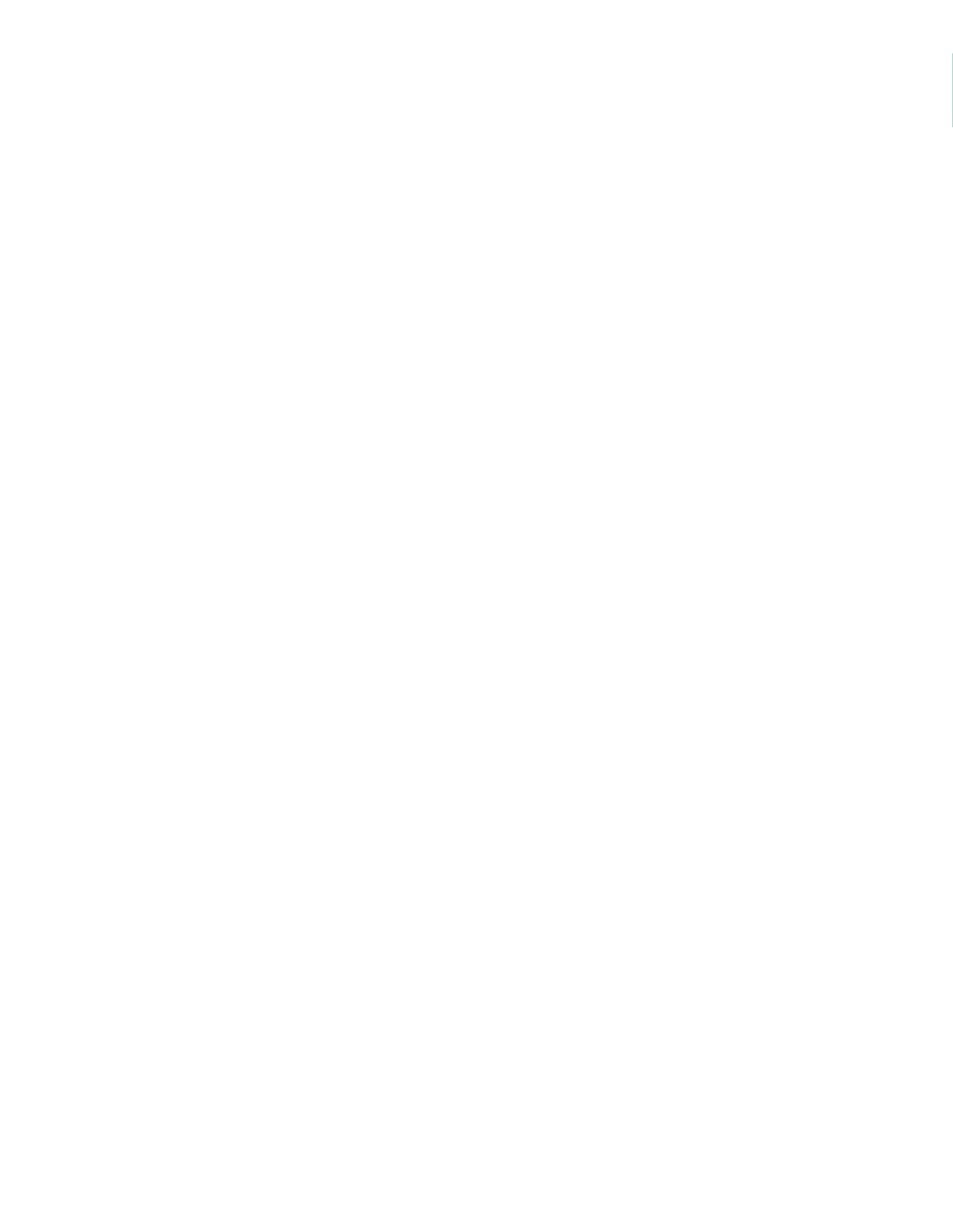### **Preface**



Education systems around the world are now witness to a variety of educational changes and improvements, numerous social and economic disruptions, and the onset of rapid technological advances that were unimaginable in the past. Within this tsunami of change, innovative teaching and learning practices that employ emerging technologies are sweeping into schools and classrooms with the broader goal of transforming student learning.

While technologies present education systems with both significant opportunities and challenges, some of the most profound developments are related to standardisation, personalisation, privatisation and the datafication of learning.

To this end, Education International (EI), the Alberta Teachers' Association (ATA) and the Canadian Teachers' Federation (CTF) identified a need to explore the interdisciplinary research underpinning technology-driven datafication and its effects on teaching and learning around the world.

This literature review attempts to provide a balanced view of the interdisciplinary concepts under investigation in order to inform an analysis of the converging fields of educational technology and datafication. It is part of a larger project entitled "We the Educators"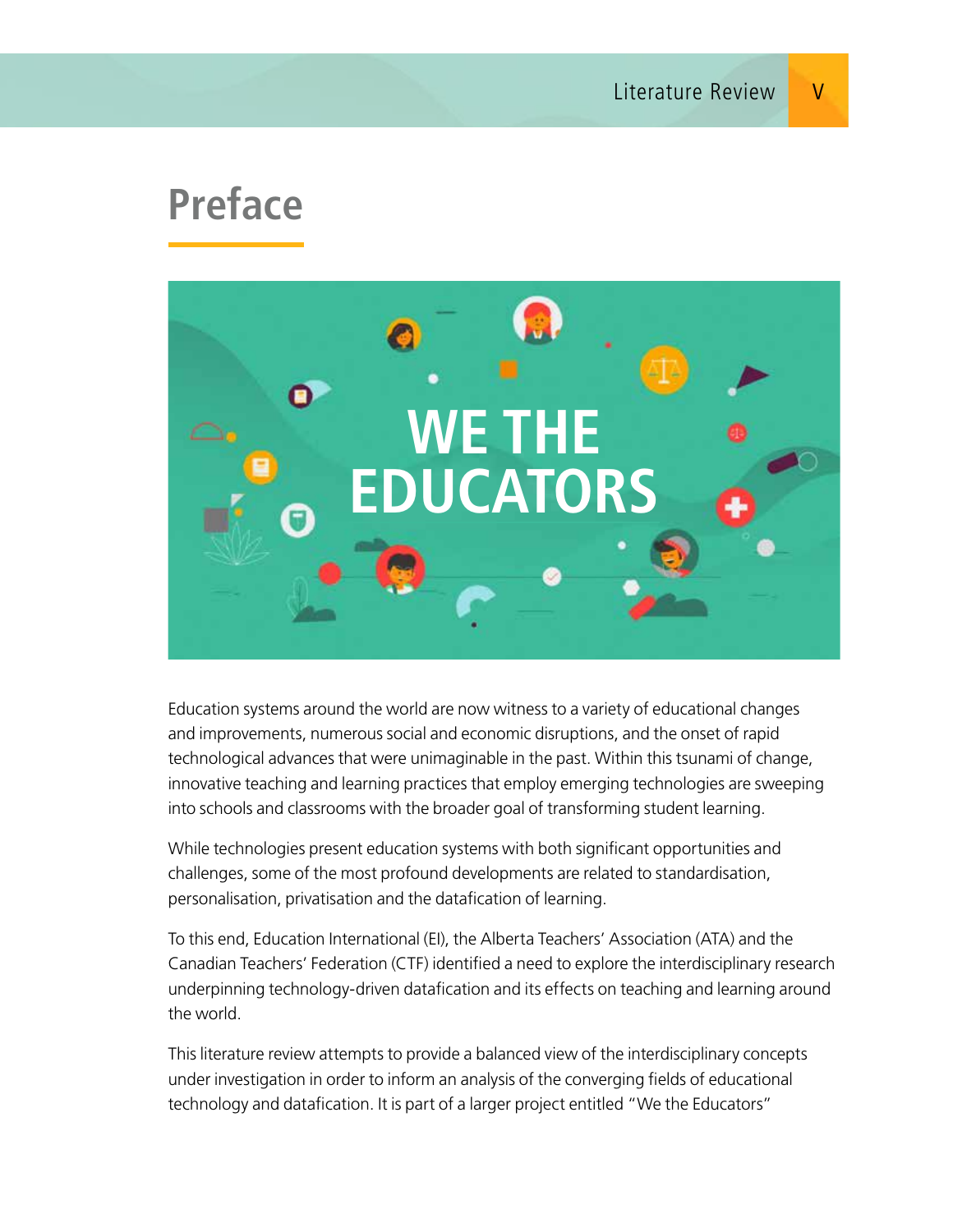(www.wetheeducators.com), which brings the concepts explored in this research to life through video and animation in multiple languages.

It is hoped that this project will stimulate a rich public dialogue—and greater professional scrutiny—around the relationship between the datafication of education systems and the (de)personalisation, privatisation and standardisation of student learning. We invite colleagues and advocates for quality public education worldwide to draw on this research and to use the videos to continue the conversations.

This project is the result of a global collaborative effort of many talented people, including Graham Brown-Martin and teams from EI (Angelo Gavrielatos, Nikola Wachter and Mar Candela), the ATA (Dr Philip McRae, Dr Lindsay Yakimyshyn and Dr J-C Couture) and the CTF (Cassandra Hallett and Bernie Froese-Germain). The collective attention, analysis, support and imagination provided by all of these people have brought to life a project with the intention to inform and help to (re)shape the future of teaching and learning.

All of the partners in this project will continue to research and advocate for the conditions of professional practice required to create teaching and learning environments that advance the goal of strong publicly funded public education systems: to educate all children and youth well.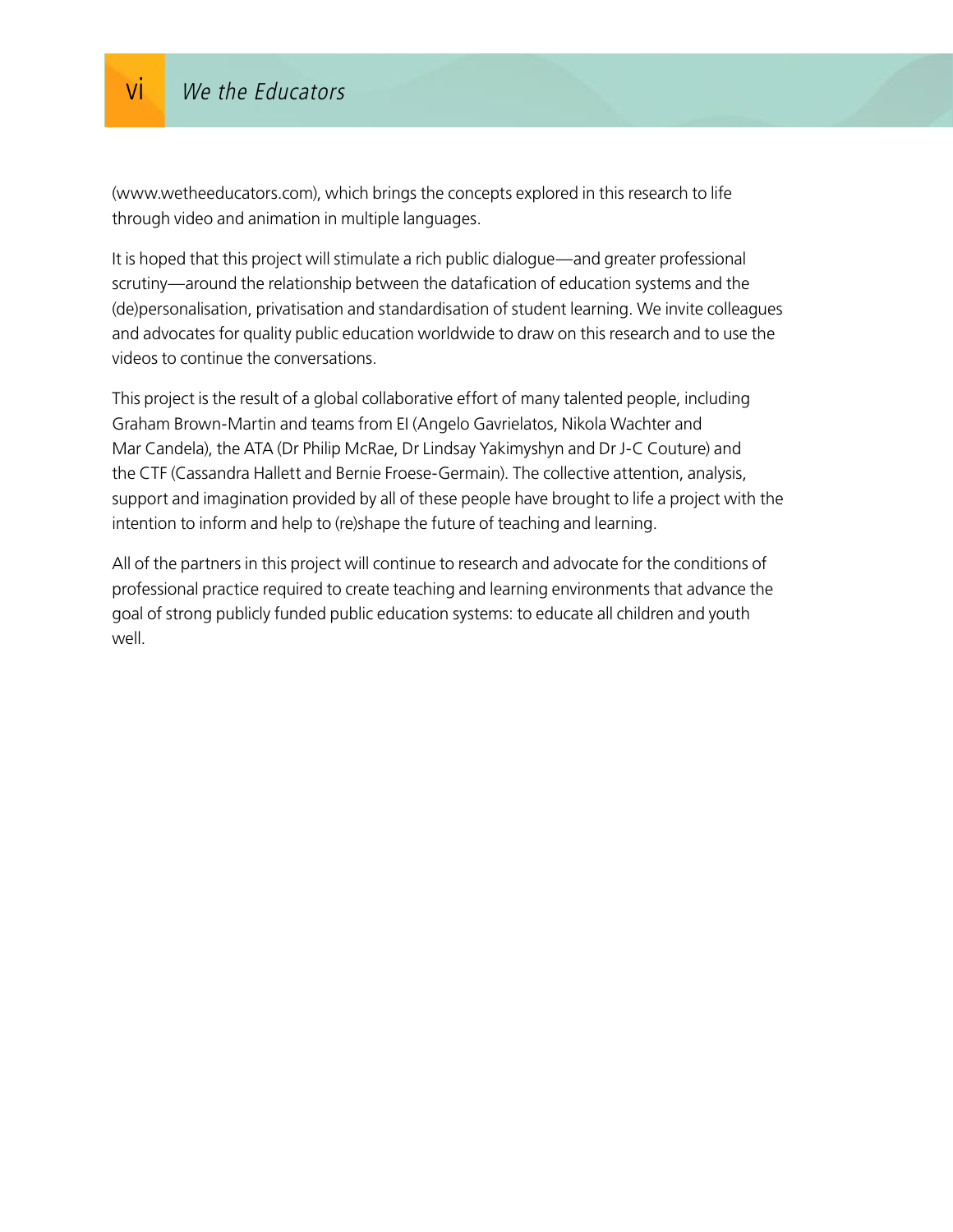**Educational Technology and the Personalisation, Standardisation, Privatisation and Datafication of Education**



Educational technology, as well as the data it can produce, has great potential to assist in personalising education and supporting learners. Yet this potential needs to be studied in relation to the privatisation and standardisation of education occurring around the world. This project, entitled "We the Educators," examines the handshake between educational technology and the datafication of learning, and how these forces can influence the depersonalisation of learning and the deprofessionalisation of teaching. The purpose of this literature review is to establish a foundational understanding of the interdiscursive nature of this issue by reviewing the literature surrounding standardisation, personalisation, privatisation, and educational technology and the datafication of learning.

Conducting this literature review reinforced the many connections and tensions between standardisation, personalisation and privatisation. These three concepts are not discrete but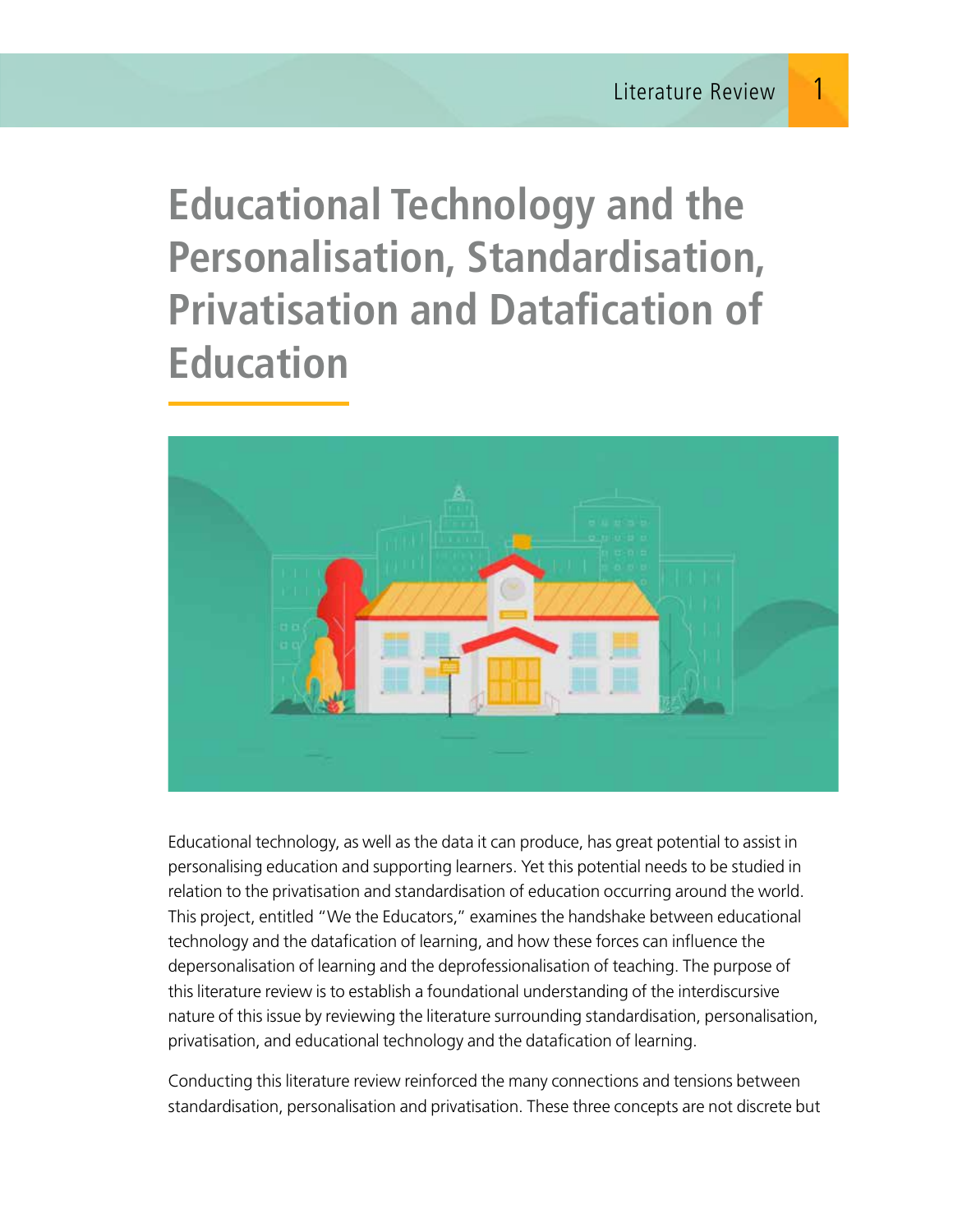convergent. This literature review begins to put the concepts and the research that addresses them in conversation. At the same time, prioritizing brevity, this research review—which has informed the "We the Educators" videos that address these concepts through visual narrative—is not intended to be comprehensive.

The objective of this literature review was exploratory in nature, and because of the depth of the literature (both academic and nonacademic) available on standardisation, personalisation and privatisation, this review focuses primarily on scholarly articles and books published in the past decade. Taken together, this research attempts to provide a balanced view of the concepts and may begin to inform an analysis of the converging fields of educational technology and datafication, as well as become an impetus for ongoing research. Select nonacademic texts that provide valuable insight into the subject have also been considered. In reviewing the literature, questions surrounding accountability and the place of technology and data in learning arise. This investigation into technology-driven datafication and its effects on teaching and learning around the world is preliminary and limited in part by its interdisciplinary nature. At the same time, the relationship that begins to emerge here between the datafication of learning and the personalisation, privatisation and standardisation of student learning begs attention and further scrutiny.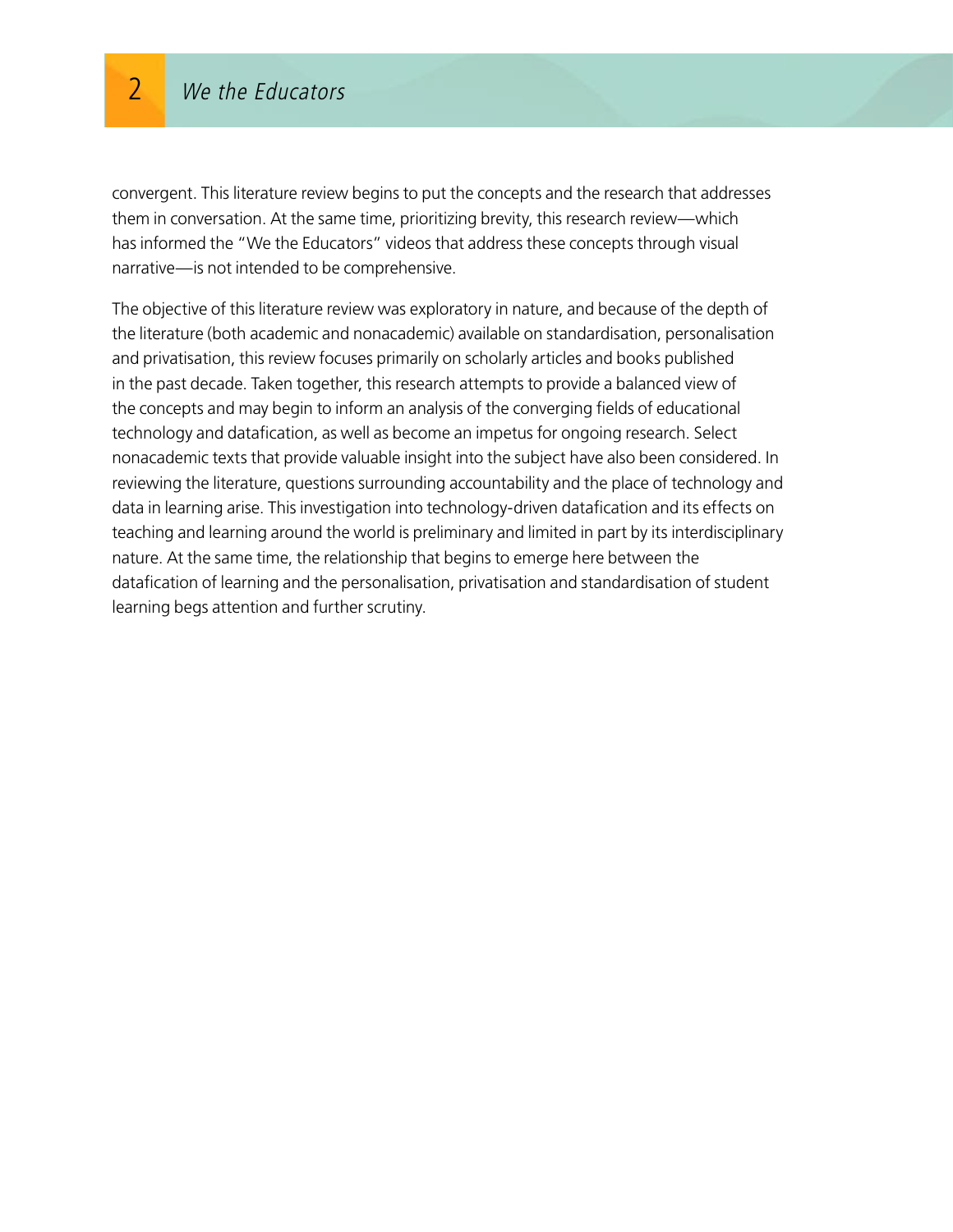### **Standardisation**



Standards in education have the potential to both promote and threaten equity. While standards can manifest in education through, for example, curriculum, learner paths and assessments, they have come to primarily denote "specifications of what should be learned and assessed, open to public scrutiny and, thus, a means of holding both teachers and the education system accountable" (Lepota and Murray 2014, 6). The terms *standards*—such specifications—and *standardisation*—a systematic implementation of such specifications have been analysed by proponents and detractors, with definitions of the concepts often becoming nuanced to underscore the potential benefits and issues associated with them. On the one hand, some advocates (such as McClure 2005) claim that standardisation improves accountability and transparency, particularly in terms of the distribution of resources. Further, standards, when implemented fairly with the appropriate context in mind, can establish clear and productive expectations for students, teachers and education systems (Lepota and Murray 2014). But to what extent is transparency of inherent value (Morozov 2013)? Moreover, does too much focus on outcomes call into question the purpose of education (Biesta 2010)?

Some critics (such as Skerrett and Hargreaves 2008 and Tröhler 2014) suggest that standardisation inhibits appreciation of, or responsiveness to, student diversity and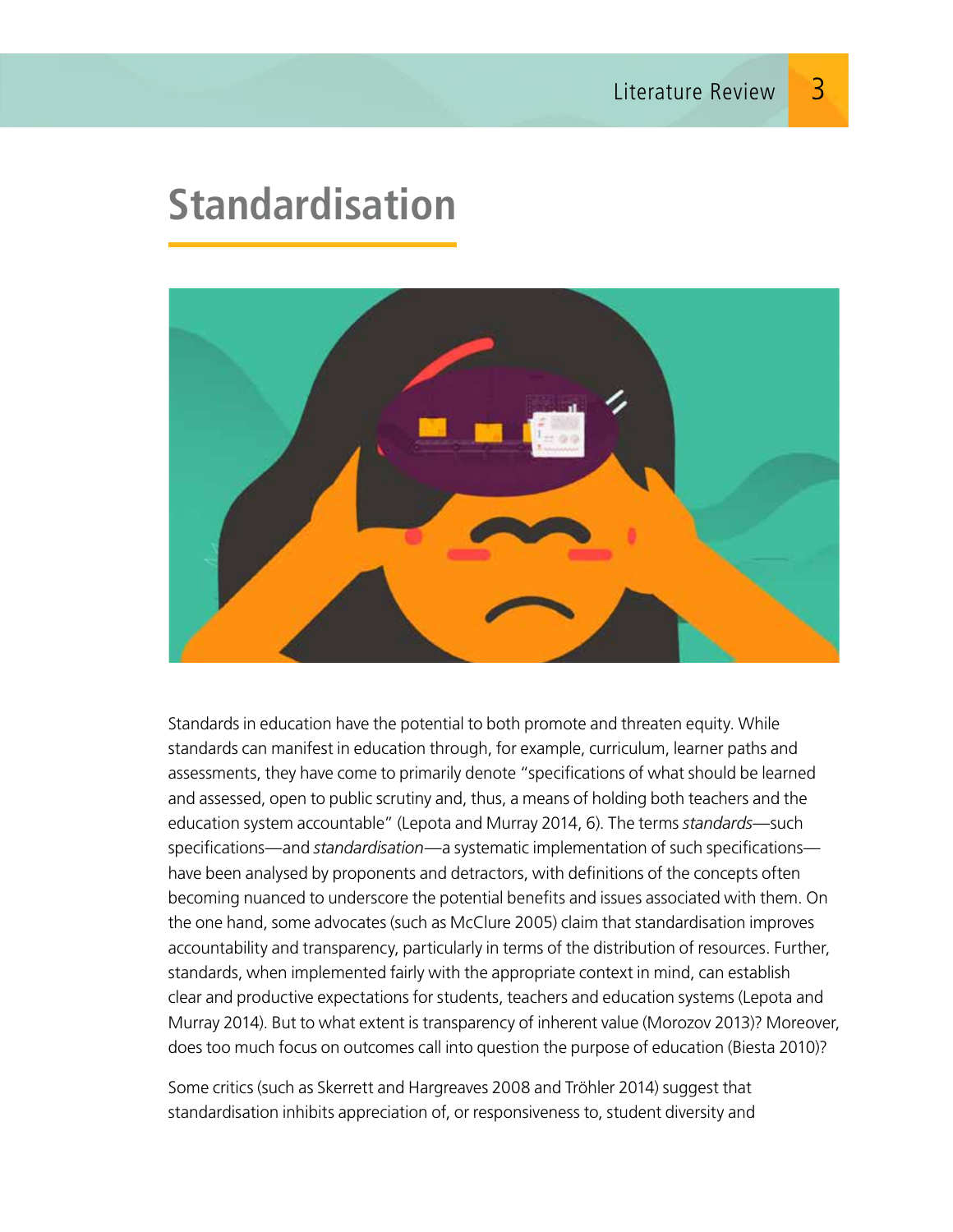exceptionalities (for example, students with special needs or students learning the language of instruction). In part, this is because effective teaching cannot be "carr[ied] out by following standard procedures" (Hargreaves and Fullan 2012, 78). In addition, in reducing variety, standardisation reduces choice (Blind 2013). Mike Rose (2010, 23) observes the limitations of standards, noting that they "can be used to limit access and stratify students into educational tracks, or can lead to an overly prescriptive and narrow curriculum" that can impede both teacher autonomy and student success. Youngjoo Kim (2010, 18) goes as far as to disparage standardised learning and assessment practices as "cognitive deforming and intellectually stunting."

Given these criticisms, it is notable that standardisation was an attempt to address achievement gaps, specifically related to race and socioeconomic status, in the United States in the 1970s, '80s and '90s (McClure 2005). The emergence of the ambiguous notion of personalised learning in the same decades as the standardisation movement indicates that standardisation might have been, at best, limited in supporting all students.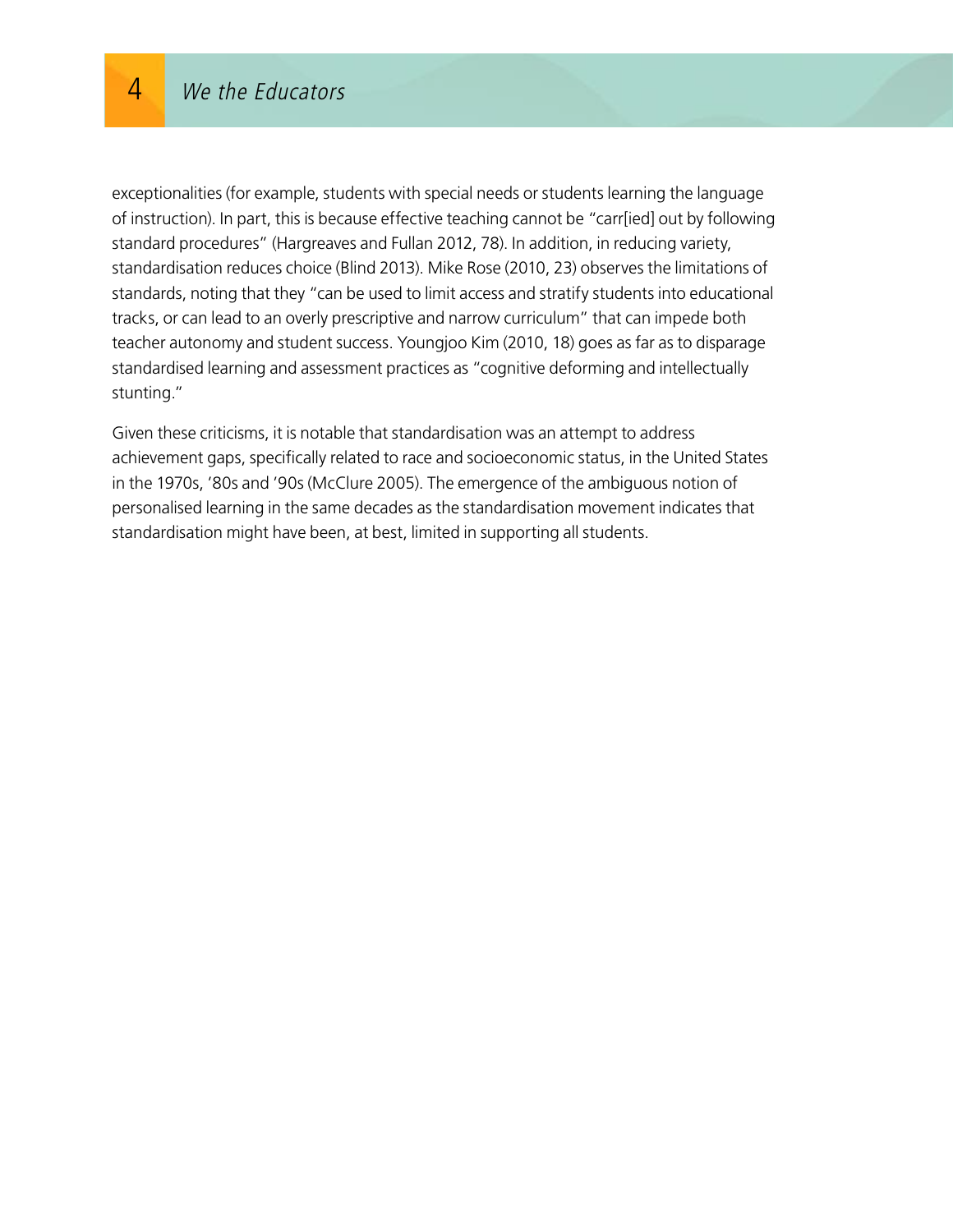#### **Personalisation**



James W Keefe (2007) suggests that the shift toward personalisation is connected to the special education movement and work undertaken by the Model Schools Project and the Learning Environments Consortium International in the 1960s and '70s. Drawing from previous research on the subject, Keefe describes *personalisation* as

an attempt to achieve balance between the characteristics of the learning environment, between what is challenging and productive and what is beyond the student's present capabilities. It is a systematic effort on the part of a school to take into account individual student characteristics and effective instructional practices in organizing the learning environment. It is a learning process in which schools help students assess their own talents and aspirations, plan a pathway to meet their own purposes, work cooperatively with others on challenging tasks, maintain a record of their explorations, and demonstrate their learning against clear standards in a wide variety of media, all with close support of adult mentors and guides. (p 221)

The concept of personalisation has been defined in similar ways by various scholars, though divergent emphases emerge: differentiated instruction and assessment (McRae 2010), teacher–student relationships and school climate (McClure, Yonezawa and Jones 2010), and conceptualisation versus implementation (Campbell et al 2007), for instance. Importantly,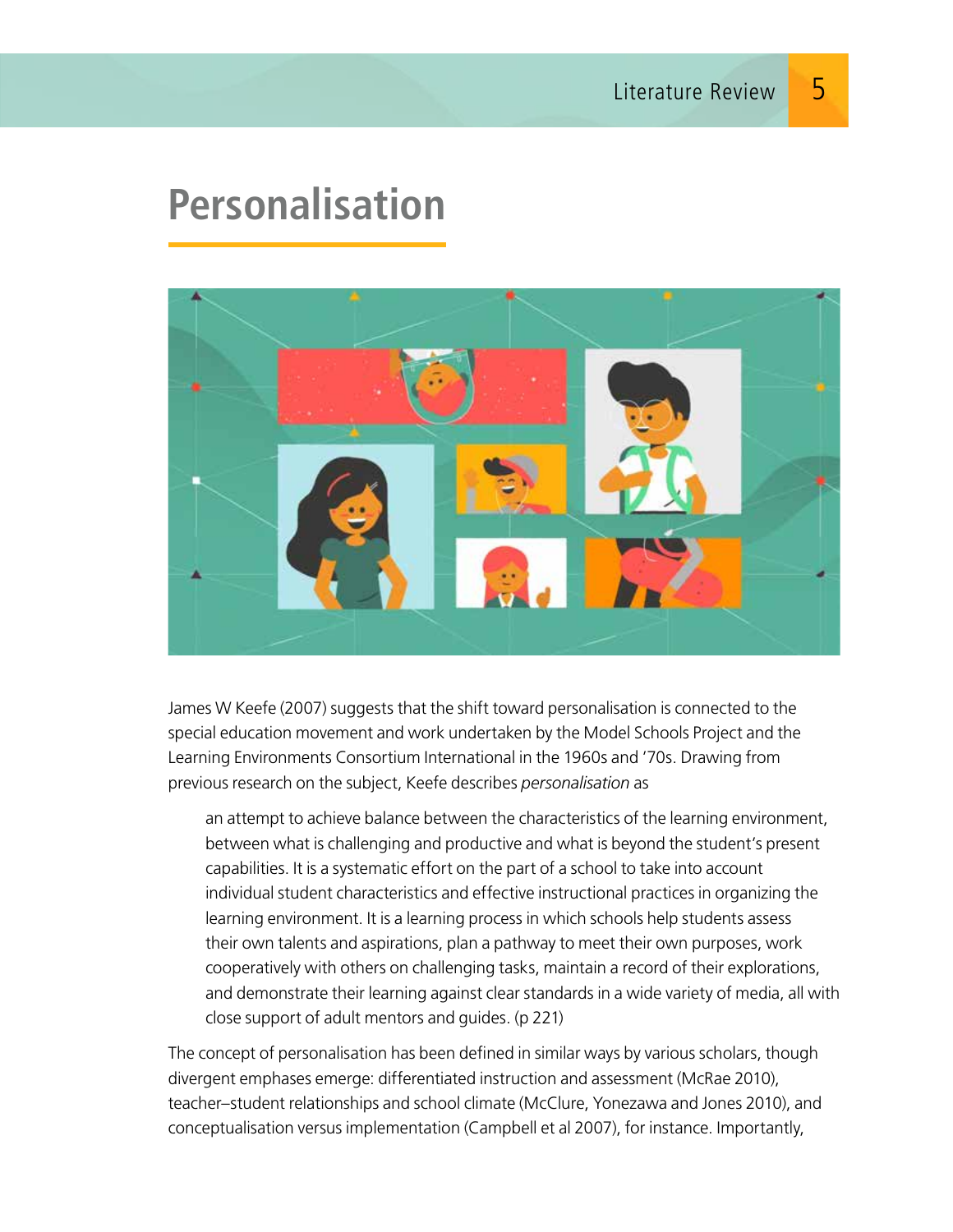McRae (2014) asserts that "personalized learning is neither a pedagogic theory nor a coherent set of teaching approaches; it is an idea struggling for an identity."

What resonates through most scholarship is the point that effective personalisation requires teachers to develop an understanding of their students' unique needs, talents and interests and to then respond with appropriate strategies to facilitate learning in environments where knowledge is inquiry oriented and socially constructed. Further, this vision of effective personalisation is consistent with the learning sciences and empirical research on how people learn:

[In socio-constructivism] learning is understood to be importantly shaped by the context in which it is situated and is actively constructed through social negotiation with others. On this understanding, learning environments should be where constructive, self-regulated learning is fostered; the learning is sensitive to context; [and] it will often be collaborative. (Organisation for Economic Co-operation and Development 2010, 3)

Keefe (2007, 222) emphasises the vital role of the teacher—who "focuses on student development, motivation, and success"—in personalising learning. The benefits of this type of tailored learning are evident: personalisation is connected to improved academic achievement, school culture and student engagement, particularly when students perceive the personalisation in their schools (McClure, Yonezawa and Jones 2010).

Following the articulation of personalised learning in the United Kingdom in 2003, David Hargreaves (2006) contributed to the conversation on personalisation by outlining nine gateways to personalising learning. In his work, he attempts to diminish the connection between personalisation and corporatisation. Yet scholars such as Andy Hargreaves and Dennis Shirley (2009, 84) criticise the concept of personalised learning as "just one more process of business-driven training delivered to satisfy individual consumer tastes and desires." David Hartley (2007) similarly decries personalisation as a marketisation of education. Like targeted marketing online, automated personalised learning—though certainly customised—limits users' exposure to a variety of subjects, ideas and arguments that could challenge and expand their capacity for critical thinking. Therefore, while it seems to offer students greater agency, personalisation—when detached from the teacher–student relationship and appropriated for private interests—has the potential to narrow learner pathways and to undermine the critical role teachers play in fostering critical thinking and the social processes (Vygotsky 1978) that are instrumental to the building of intra- and interpersonal knowledge (Davis 2004, 122). Affirming the points made by Hartley, as well as by Hargreaves and Shirley, notable tensions between personalisation and privatisation emerge as agency and opportunity become the selling points of the personalisation and the privatisation of education. Moreover, edu-businesses, such as Pearson and McGraw-Hill, promote the capacity for their tools to encourage student success by adapting to the user, as they try to establish a link between personalisation and privatisation.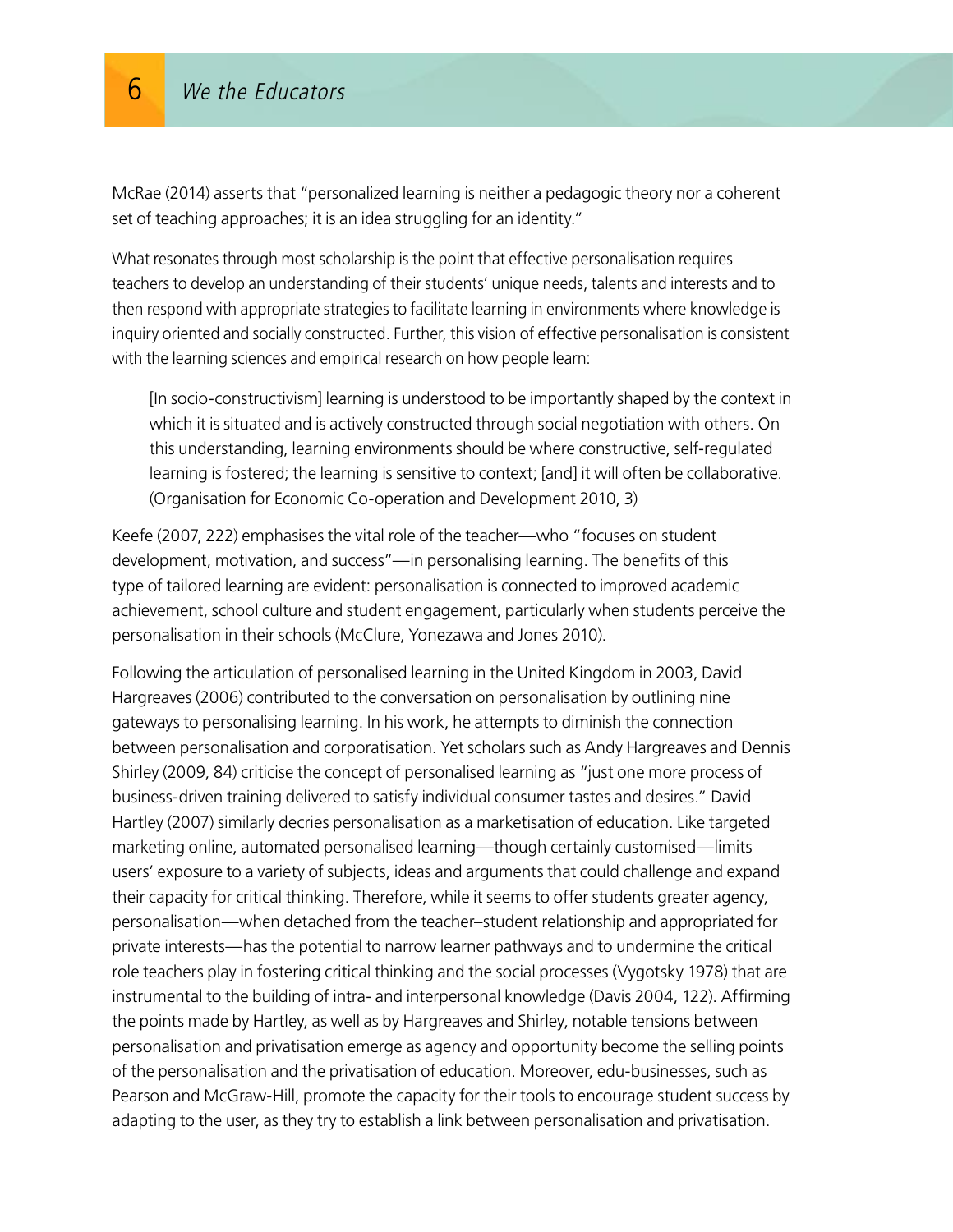#### **Privatisation**



Privatisation emerged as a neoliberal concept that touts parent choice and personalisation but, at the same time, is rooted in market competition and standardisation. As with standardisation, privatisation has its supporters and its critics. Debate over privatisation versus public investment has occurred through case study analysis (Adamson, Åstrand and Darling-Hammond 2016) but also through more conceptual examinations of economics, equity and accessibility. Proponents of privatisation suggest that the model promotes competition, improves quality of education, creates greater choice and access for parents and students, and takes the financial burden off the state (Patrinos, Barrera-Osorio and Guaqueta 2009; Fielden and LaRocque 2009). Others view private, commercial interests in education as threatening equity, the public school system, the future of teaching and democracy (Cortez 2013; Menashy 2013; Hinchey and Cadiero-Kaplan 2005; Molnar and Garcia 2007; Ichilov 2012; Verger, Fontdevila and Zancajo 2016). Menashy undermines arguments that favour privatisation, questioning the extent to which the model actually improves educational accessibility:

Choice . . . is a concept that should not be confused with agency, or opportunity. . . . If human well-being were to be assessed on a person's choices, then all must have equality of choice. However, in the case of, for instance, low-fee private schools, only those families with means to pay the fees are able to enjoy this choice. (pp 20–21)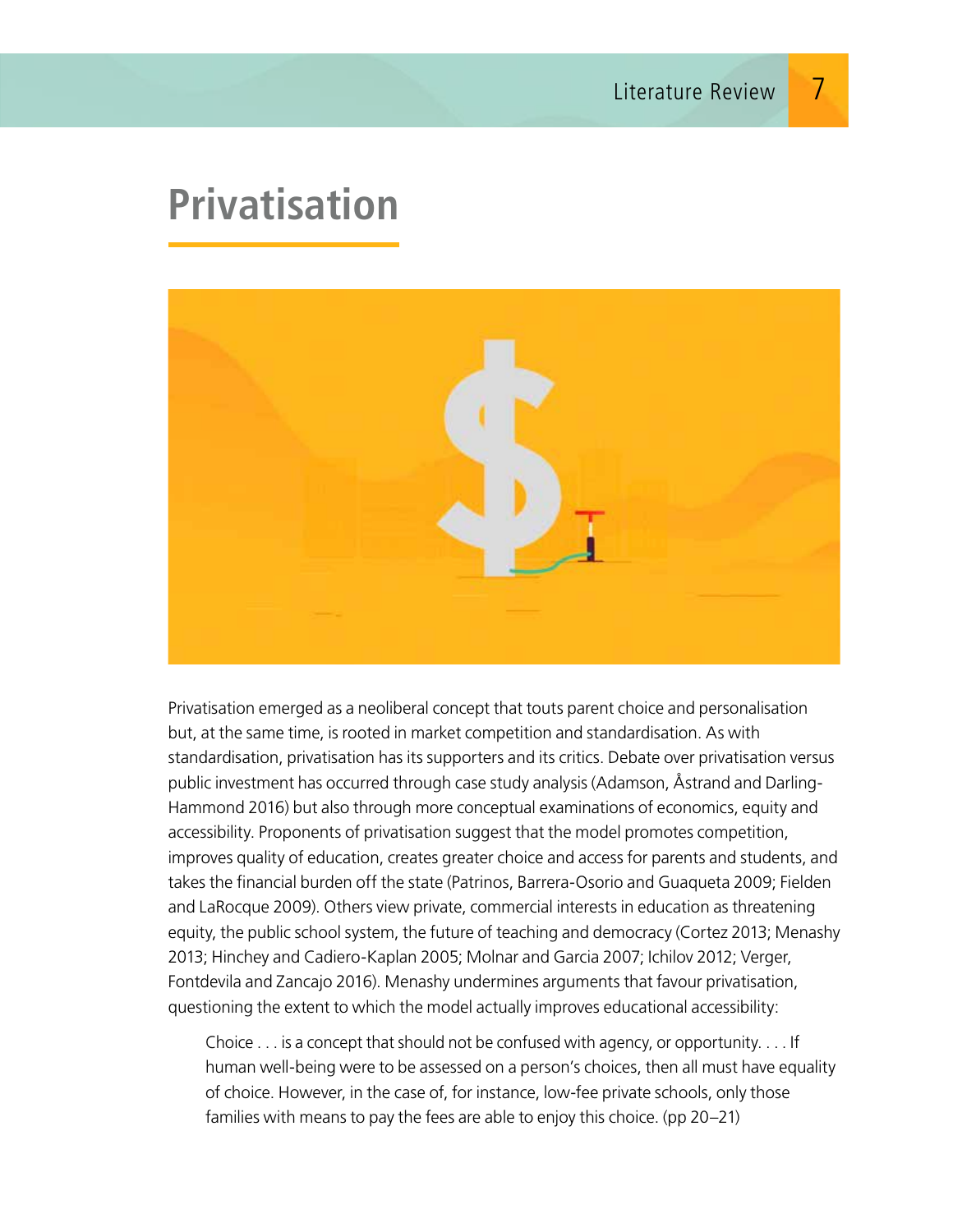A report of the Organisation for Economic Co-operation and Development (2012, 64) similarly argues that, rather than promoting "high quality schooling for all," "choice and associated market mechanisms can enhance segregation." As this suggests, social justice issues should be considered in relation to school governance models (Robertson and Dale 2013; Tooley 2013; Levin, Cornelisz and Hanisch-Cerda 2013). Yet, even when acknowledging the unequal distribution of student opportunity that arises with privatisation, some critics assert that private funding has a place in education. In particular, Fazal Rizvi (2016, 8–10) argues that privately funded education is inevitable; at the same time, he stresses the need for regulation and "reassertion of the social democratic goals of education" (more than accountability measures or public–private partnerships) to mitigate the unequal distribution of student opportunity.

Inextricable from privatisation, the movement toward charter schools and voucher programs is viewed by some scholars with concern and skepticism.<sup>1</sup> Choice is a key selling point of charter schools and vouchers, and some proponents suggest that these alternatives to public education have the potential to promote social justice (Sweetland 2014). Yet, to reiterate Menashy's (2013) point, parental choice differs from student opportunity. Examining equity—a criterion of social justice—in the education system of the Netherlands, Henry M Levin, Ilja Cornelisz and Barbara Hanisch-Cerda (2013, 526–27) conclude that some prevailing inequities stem from the country's voucher program, "where parents choose schools that mirror their own religion, ethnicity and socio-economic identities." Many critics of charter schools and vouchers stress that commercial, private interests take precedence over the students' interests. Ravitch (2014, 178) characterises the charter movement as "a vehicle for privatization of large swaths of public education."2 More notably—because it challenges another argument for private interests in education—the success of charter schools and voucher programs is, at best, inconsistent (Berliner, Glass and Associates 2014; Carey 2017), and research shows little correlation between the competition promoted by privatisation and academic achievement (Ellison 2012). Aside from concerns related to equity, student opportunity and academic achievement, the companies that run private schools can fold, leaving parents and children—their customers—in the lurch (Pollard 2013).

But the privatisation of education continues. For edu-businesses like Pearson, this work entails the "generat[ion] and appropriat[ion] of various data to legitimise its products and services" (Hogan, Sellar and Lingard 2015, 243). Accountability (often in the form of standardised testing) becomes central to this model of education, as private schools and edu-businesses answer to their consumers—the state, the parents, the students. Indeed, private interests in education create space—if not demand—for increased accountability (Kohn 2004) and data collection.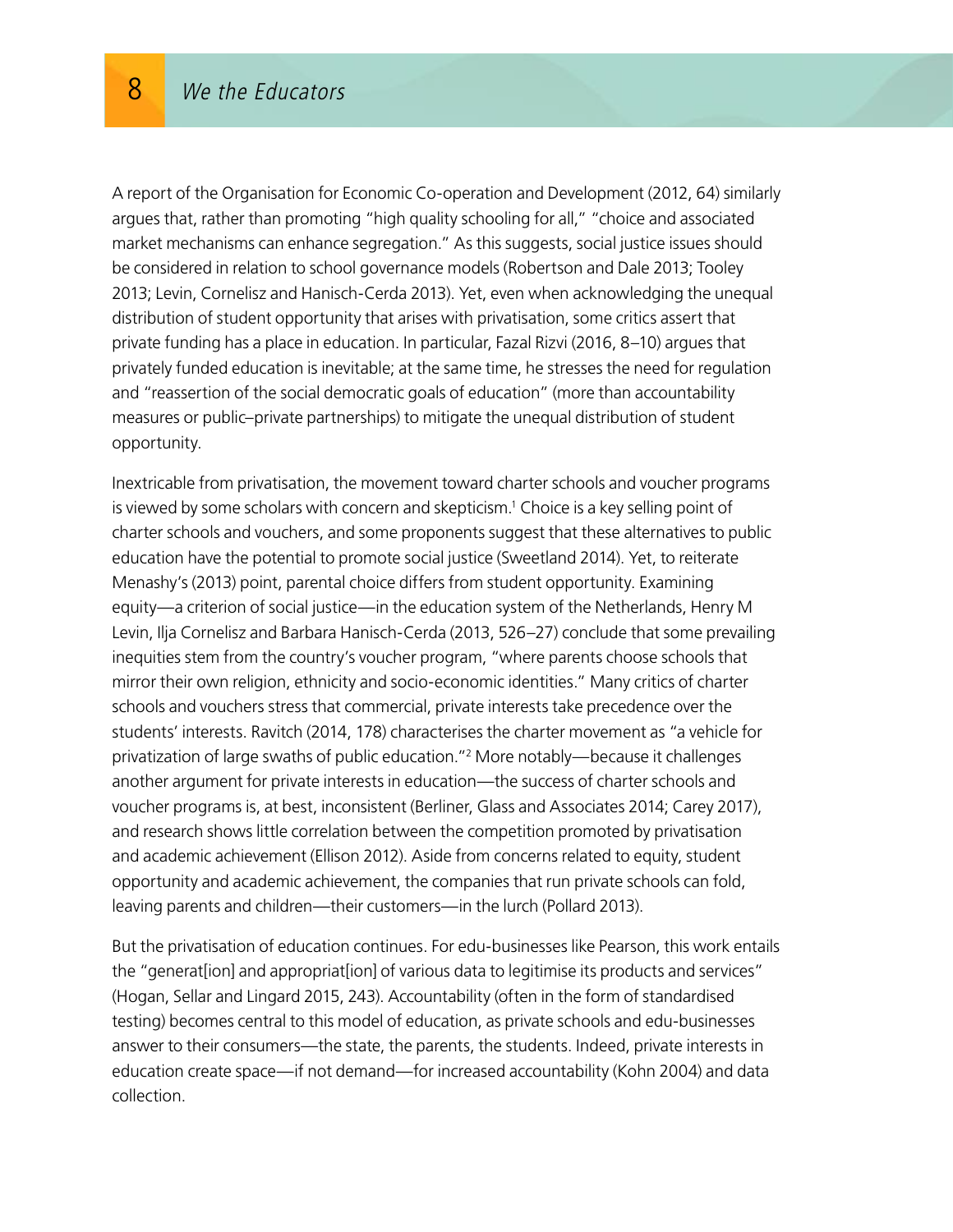## **Educational Technology and Datafication**



Technology plays an important role in the standardisation, personalisation *and* privatisation of education (Hinchey and Cadiero-Kaplan 2005; McRae 2010). Technology not only facilitates standardised testing and programs but can also be positioned as *the* agent to personalise learning. In addition, the potential of educational technology to address individual learners' needs and support inclusion makes partnerships with private companies that can bridge digital divides appealing to some (see, for example, Charania and Davis 2016). While some scholars are concerned about the rise of individualism amplified by technology, wherein children and youth are fragmented by continuous partial attention and often found "alone together" (Turkle 2011), others envision technologies being used in ways that can help students become empowered citizens rather than passive consumers (McRae 2015). Teaching and learning with technology is a dynamic, challenging and creative act, as teachers must traverse the elements of content, pedagogy and technology and understand how they interact in the context of a learning model (Koehler and Mishra 2009). To employ technologies to their best potential, teachers must work to reconcile the complexity and dynamics of student learning as it relates to technology.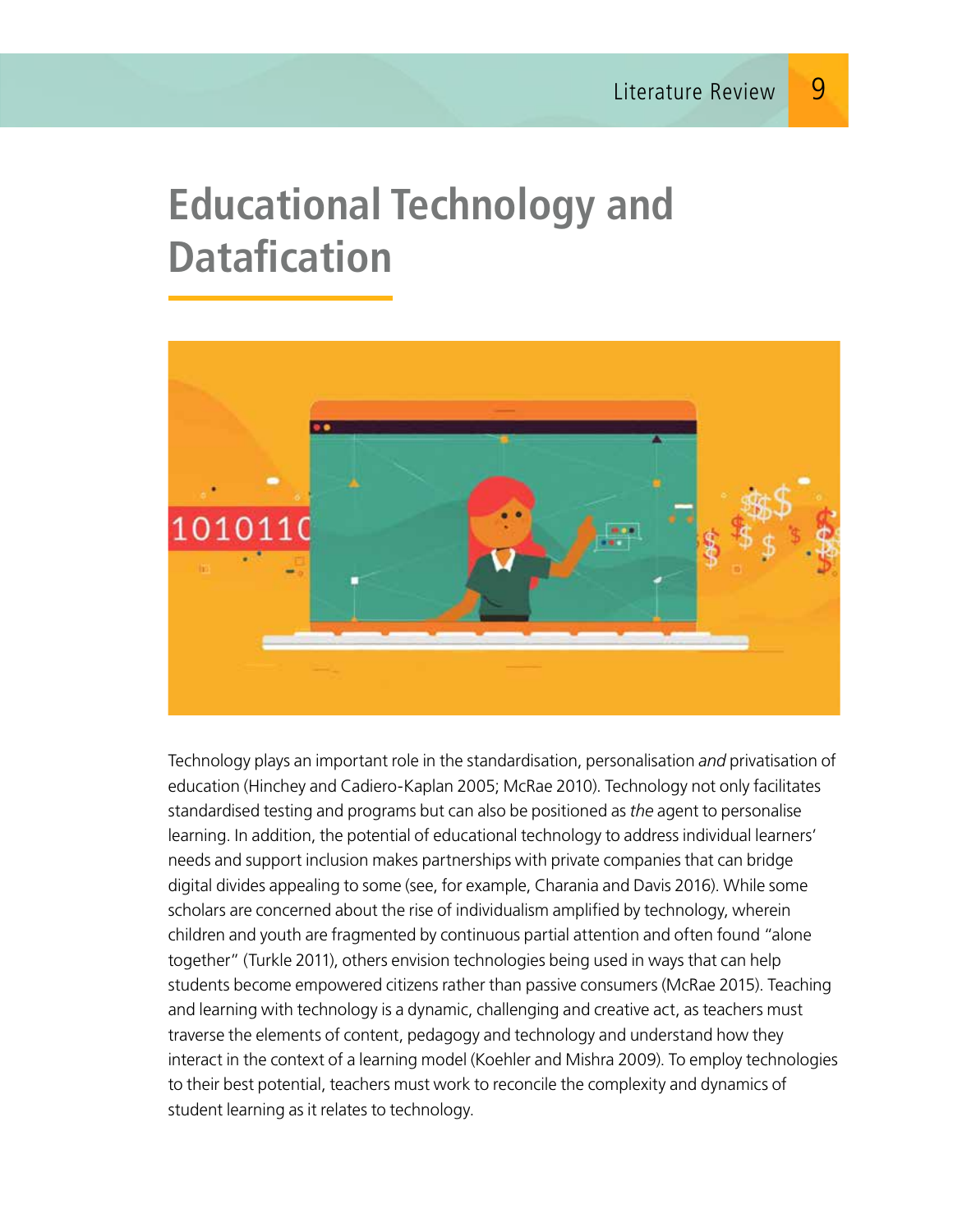The vast possibilities and opportunities that educational technology offers must be considered in relation to potential issues, particularly with respect to data collection, student privacy and, in fact, the depersonalisation and deprofessionalisation of education. With a wider cultural shift toward the acquisition and analysis of data via digital technologies, questions emerge regarding data collection related to student and school performance. Who owns it, who has access to it, and how is the data used? Further, how much data on students, teachers and schools needs to be collected?

Concerns regarding privacy stem from commercial interests in educational spaces, as the technologies used by school districts and edu-businesses enable them to collect, analyse and sell student data (Boninger and Molnar 2015; Reyes 2015). Faith Boninger and Alex Molnar (2015, 3) argue that "because digital technologies enable extensive personalisation, they amplify opportunities for marketers to control what children see in the private world of their digital devices as well as what they see in public spaces." While some (such as Thompson 2015) attempt to minimise the privacy issue, the literature on big data raises concerns regarding the privacy of the user with notable consistency (see, in particular, Pence 2014).

Though defined in more nuanced ways, *big data* refers to huge, complex data sets that can be processed only by powerful computer tools.

The potential of big data cannot be overstated. It "facilitates knowledge-shifting and knowledge-expansion by revealing and opening up new possibilities, ideas, facts, and actions that, previously, were concealed or inaccessible because, in part, of smaller data sizes" (Kosciejew 2013, 52). Yet, to find answers concealed in big data, a researcher must know the right question to ask; the researcher's approach, mindset and biases in relation to a data set are key (see Mayer-Schönberger and Cukier 2013 and O'Neil 2016).

Data gathering in the education field is accelerating, providing stakeholders with access to huge amounts of digital data on students (Reyes 2015). As student data grows through digital testing, reporting and assessment, so does the desire to harvest it for patterns. With more powerful computing technologies, large data sets may even hold the power of prediction—a predictive analytics achieved through the use of big data.

Digital reporting, assessment and behaviour management tools offer instant feedback to parents and teachers regarding student performance, thereby better enabling them to offer customised support to children. However, on a larger scale, the data can be mined by private companies for the purpose of marketing and selling to parents, teachers and students (Boninger and Molnar 2015). Though limited because of lack of contextualization, large-scale data sets are employed by companies to recognise and address trends and issues. At the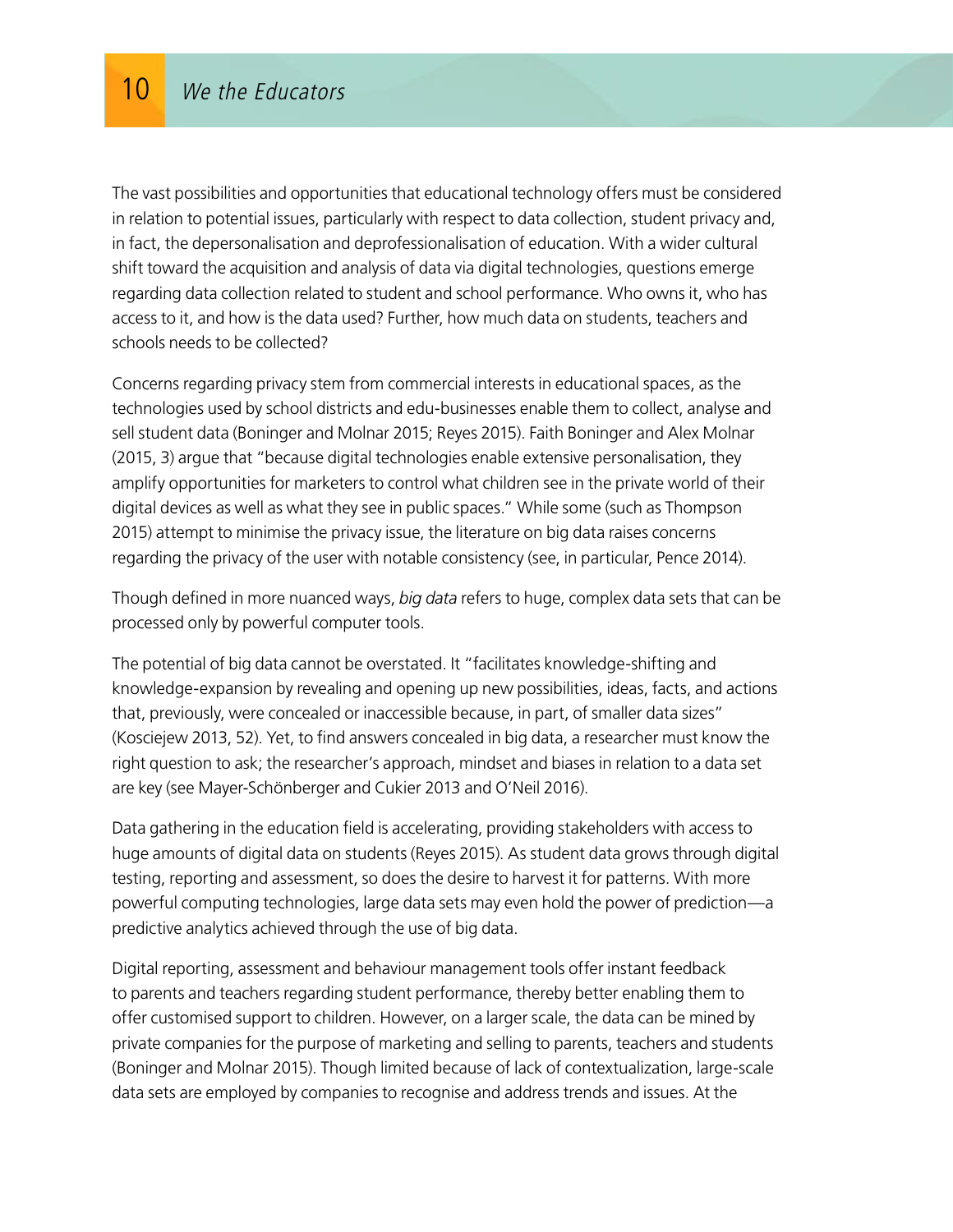same time, the ability of private companies to access data without explicit user consent and understanding raises ethical questions and demonstrates the need for the law to catch up to practice (Pence 2015; Fredrick 2014). And concerns regarding privacy are real (Watters 2017). For instance, InBloom, a data-analytics company backed by grants from the Bill & Melinda Gates Foundation and the Carnegie Corporation of New York, was intended to provide secure data storage linked to personalised learning software to states and school districts. Only a few months into operation, InBloom held

files on millions of children identified by name, address and sometimes social security number. Learning disabilities are documented, test scores recorded, attendance noted. In some cases, the database tracks student hobbies, career goals, attitudes toward school—even homework completion. Local education officials retain legal control over their students' information. But federal law allows them to share files in their portion of the database with private companies selling educational products and services. (Simon 2013)

Amid concerns about how student data was being stored and employed, InBloom shut down. Beyond implications related to ethics and privacy, big data's relationship to the datafication of education also begs consideration.

*Datafication* is defined as "a process of transformation, taking any and all aspects of the world and turning them into data" (Kosciejew 2013, 52). Big data enables datafication. How does this transformation affect education? How does it affect teachers and, most important, students? Questions related to self-identification and depersonalisation emerge when students become data. Marc Kosciejew speaks of a loss of "self" connected to datafication. In specific relation to students, Guy Roberts-Holmes and Alice Bradbury (2016, 124) suggest that "young children could become reduced to the school's statistical 'raw materials' that are mined and exploited for their maximum productivity gains." Such issues surrounding student identity and performance require further examination. In addition, the implications for teachers demand consideration. For instance, how does the construction of the student as data affect teachers' practice? Could datafication lead to alienated teaching, wherein teachers overlook their own professional judgment to meet externally imposed performance expectations (Shirley and MacDonald 2016)? Roberts-Holmes and Bradbury connect performance data and increased governance to the limiting of teachers' autonomy and the constraining of "democratic pedagogical spaces, visions and possibilities" (p 127). It is notable that the concerns about the loss of the student's "self" and the potential constrictions on autonomy resonate with the suppression of individuality and the stratification of students that Kim (2010) and Rose (2010), respectively, connect to standardisation.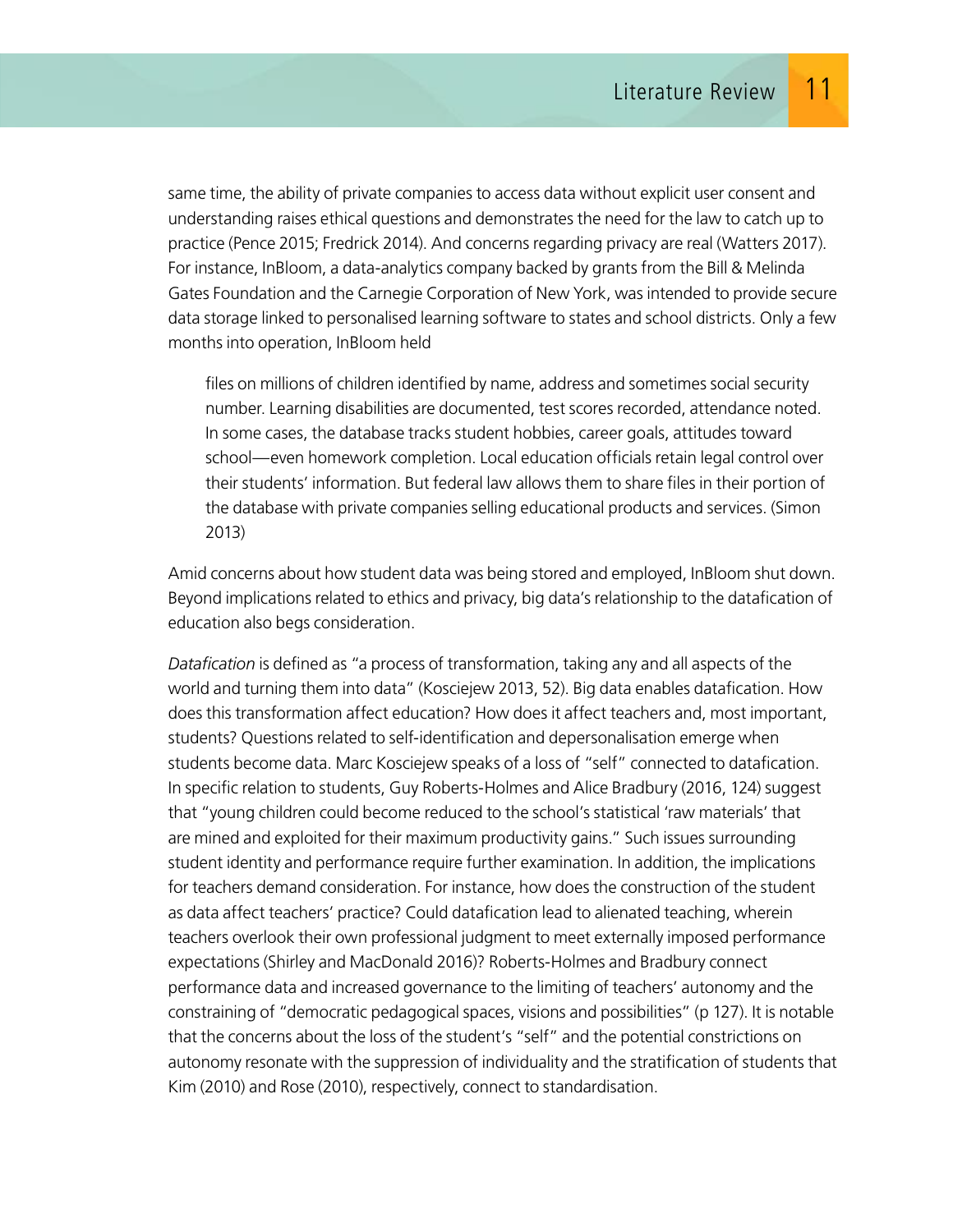While sometimes linked to a market-driven approach to education, the emphasis on data in education primarily stems from calls for accountability. The collection, analysis and use of relevant data in education can be productive and provide insight into system or student performance. At the same time, technology enables the collection of big data, which can eschew context and lead to the datafication and depersonalisation of education. Schools, teachers and students operate in a performativity culture that wants "proof" of student success (Roberts-Holmes and Bradbury 2016). Rather than leading to "more empowered, creative and democratic organizations," the shift toward privatisation and increased accountability has resulted in the emergence of "the *performing school*, [in which] school staff must continuously compete, advertise and perform in order to assure a thriving institutional and professional future" (Falabella 2014, 16). Can emphasis placed on accountability measures and related outcomes be reconciled with the personalisation that edu-businesses, charter schools and voucher programs publicise? Can accountability regimes relate to *both* standardisation and personalisation—concepts that are seemingly in opposition?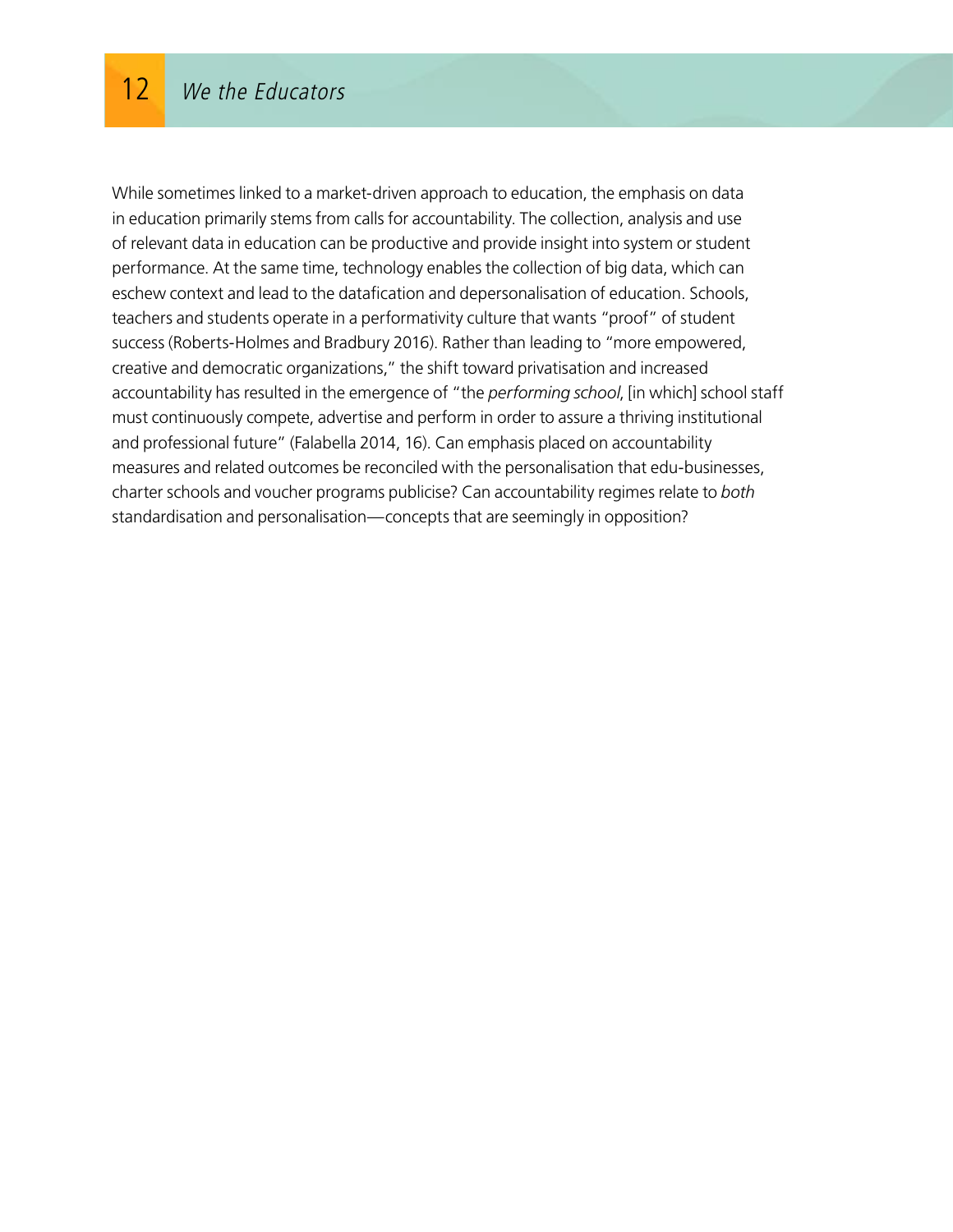## **Depersonalisation and Deprofessionalisation**



The sort of accountability measures tied to the standardisation and privatisation of learning and, less explicitly, to personalised learning—link to the big data and datafication movements. Collected and interpreted appropriately, student data can help teachers and parents support student success. At the same time, Audrey Watters (2017) contends that much of the value of "data collection and data analysis," particularly in relation to personalisation, "remain[s] primarily marketing hype." An examination of big data and datafication in relation to education, then, (re)exposes the tensions between personalisation (which focuses on the individual needs of the student), privatisation (which emphasises customisation to individual student needs, but with an interest in accountability) and standardisation (which stresses accountability more than individual student needs).

The "We the Educators" project highlights these tensions by examining how educational technology and the datafication of learning have resulted in increased pressures to standardise learning, narrow curricula, depersonalise student learning and, ultimately, undermine and deprofessionalise teaching in many parts of the world. The deprofessionalisation of teaching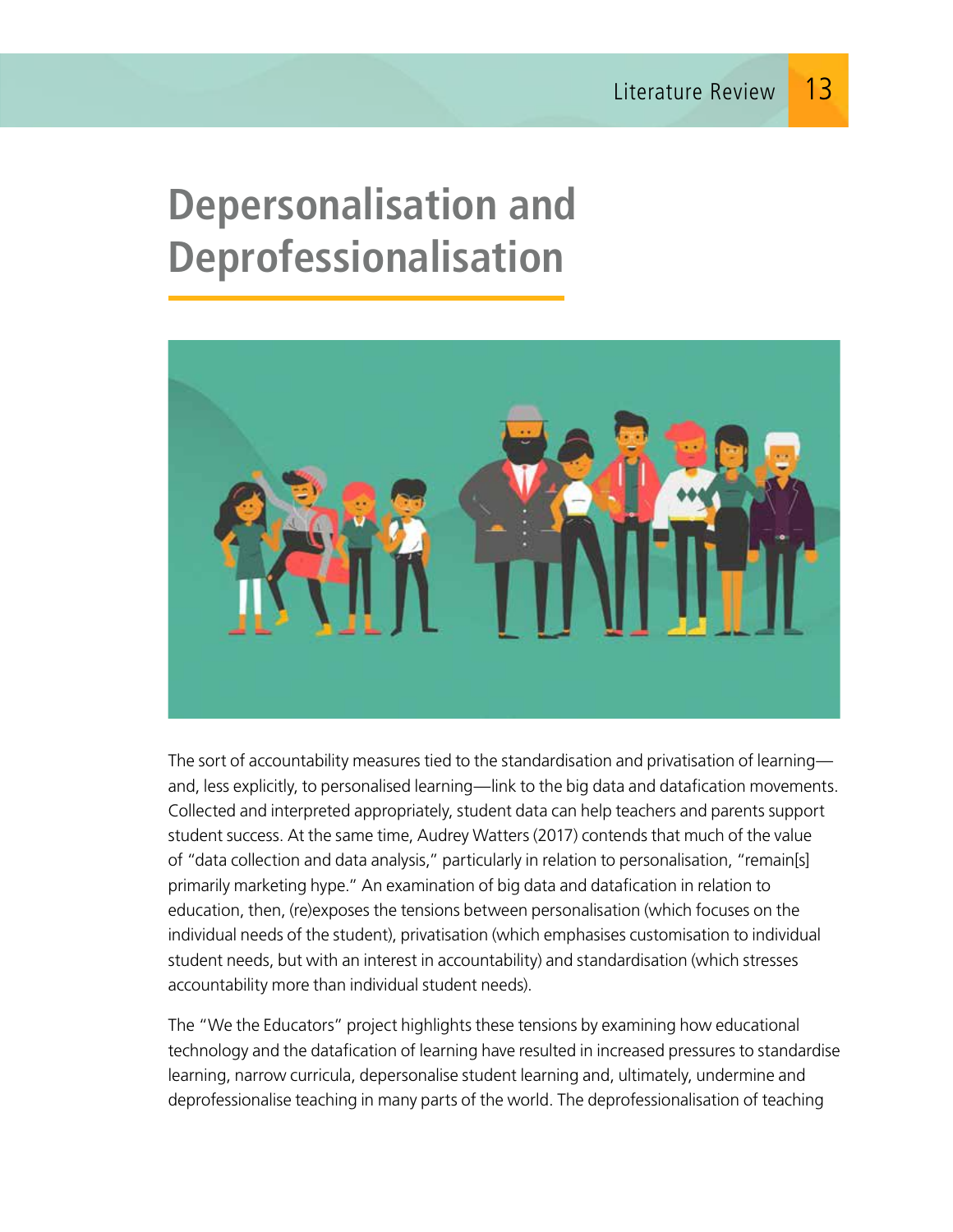#### 14 We the Educators

is already occurring on an extreme level in countries in the Global South, where Bridge International Academies employs "teacher-computers" and an "Academy-in-a-box" model, privileging company profits over student interests (Riep and Machacek 2016). Educational technology, though full of promise, enables this.

Educational technology and the associated production of data hold great potential in terms of supporting individual learner needs. But the relationship between educational technology, data, personalisation, privatisation and standardisation needs to be considered with care; the potential for harm must not be overshadowed by the hype, and the broader purpose of education must not be lost.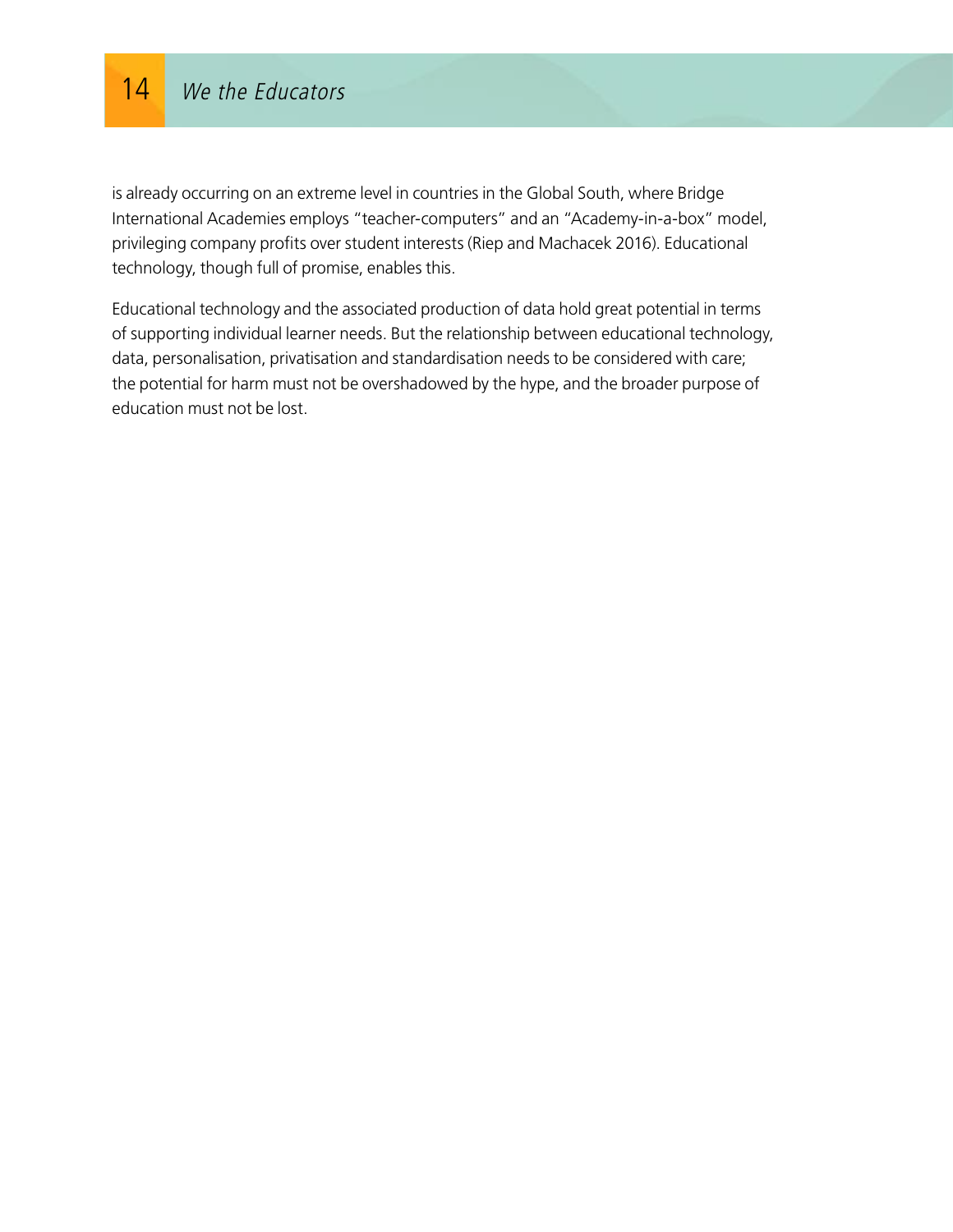#### **Notes**

1. Pasi Sahlberg (2016), who coined the term GERM (*Global Education Reform Movement*), notes that choice has several manifestations that vary from one educational system to another, and this includes school or parental choice (such as charter schools, academies and voucher programs). Other features of GERM (which overlap with some of the concepts explored in the literature review) include increased competition between schools for student enrolment; standardisation of teaching and learning in schools; increasing importance of reading literacy, mathematics and science in schools, often at the expense of arts, music, physical education and social studies; and test-based accountability (holding teachers and schools accountable for students' achievement through external [large-scale] standardised tests).

2. This links to Chomsky's (2011) suggestion that the standard technique of privatisation is to "defund, make sure things don't work, people get angry, you hand it over to private capital."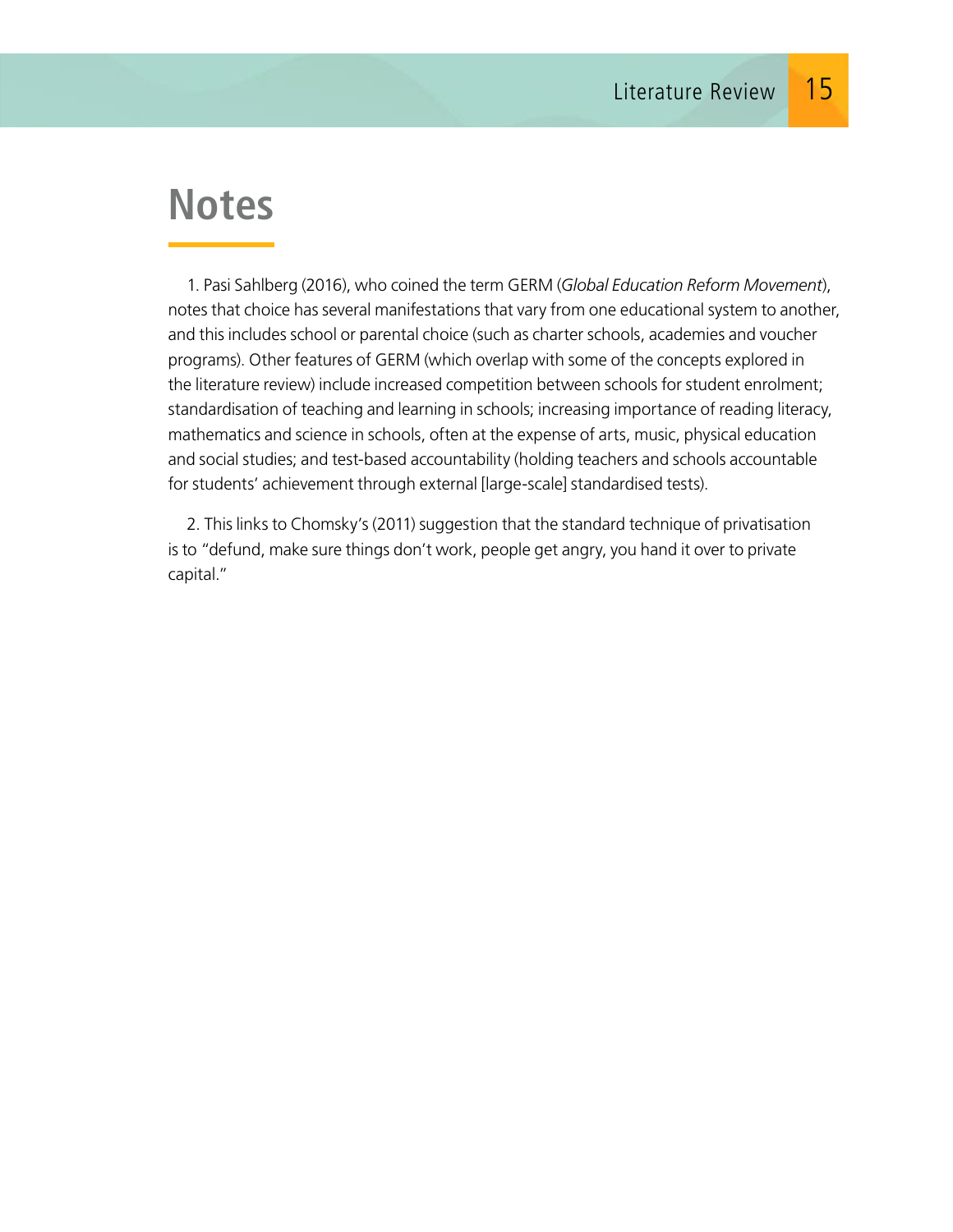# **Bibliography**

- Adamson, F, B Åstrand and L Darling-Hammond, eds. 2016. *Global Education Reform: How Privatization and Public Investment Influence Education Outcomes*. New York: Routledge.
- Berliner, D, G Glass and Associates. 2014. *50 Myths and Lies That Threaten America's Public Schools: The Real Crisis in Education*. New York: Teachers College Press.
- Biesta, G J J. 2010. *Good Education in an Age of Measurement: Ethics, Politics, Democracy*. New York: Routledge.
- Blind, K. 2013. *The Impact of Standardization and Standards on Innovation.* Nesta Working Paper No 13/15 (November). Manchester, UK: Manchester Institute of Innovation Research. Also available at www.nesta.org.uk/sites/default/files/the\_impact\_of\_standardization\_ and\_standards\_on\_innovation.pdf (accessed March 21, 2017).
- Boninger, F, and A Molnar. 2015. *On the Block: Student Data and Privacy in the Digital Age.*  Boulder, Colo: National Education Policy Center.
- ———. 2016. *Learning to Be Watched: Surveillance Culture at School.* Boulder, Colo: National Education Policy Center.
- Campbell, R J, W Robinson, J Neelands, R Hewston and L Mazzoli. 2007. "Personalised Learning: Ambiguities in Theory and Practice." *British Journal of Educational Studies* 55, no 2 (June): 135–54.
- Carey, K. 2017. "Dismal Voucher Results Surprise Researchers as DeVos Era Begins." *New York Times,* February 23*.* Also available at www.nytimes.com/2017/02/23/upshot/dismalresults-from-vouchers-surprise-researchers-as-devos-era-begins.html (accessed February 24, 2017).
- Charania, A, and N Davis. 2016. "A Smart Partnership: Integrating Educational Technology for Underserved Children in India." *Journal of Educational Technology and Society* 19, no 3 (July): 99–109.
- Chomsky, N. 2011. "The State-Corporate Complex: A Threat to Freedom and Survival." Lecture given at the University of Toronto, April 7. http://chomsky.info/20110407-2/ (accessed March 6, 2017).
- Connell, R. 2012. "Just Education." *Journal of Education Policy* 27, no 5 (September): 681–83.
- Cortez, G A. 2013. "Occupy Public Education: A Community's Struggle for Educational Resources in the Era of Privatization." *Equity and Excellence in Education* 46, no 1 (January): 7–19.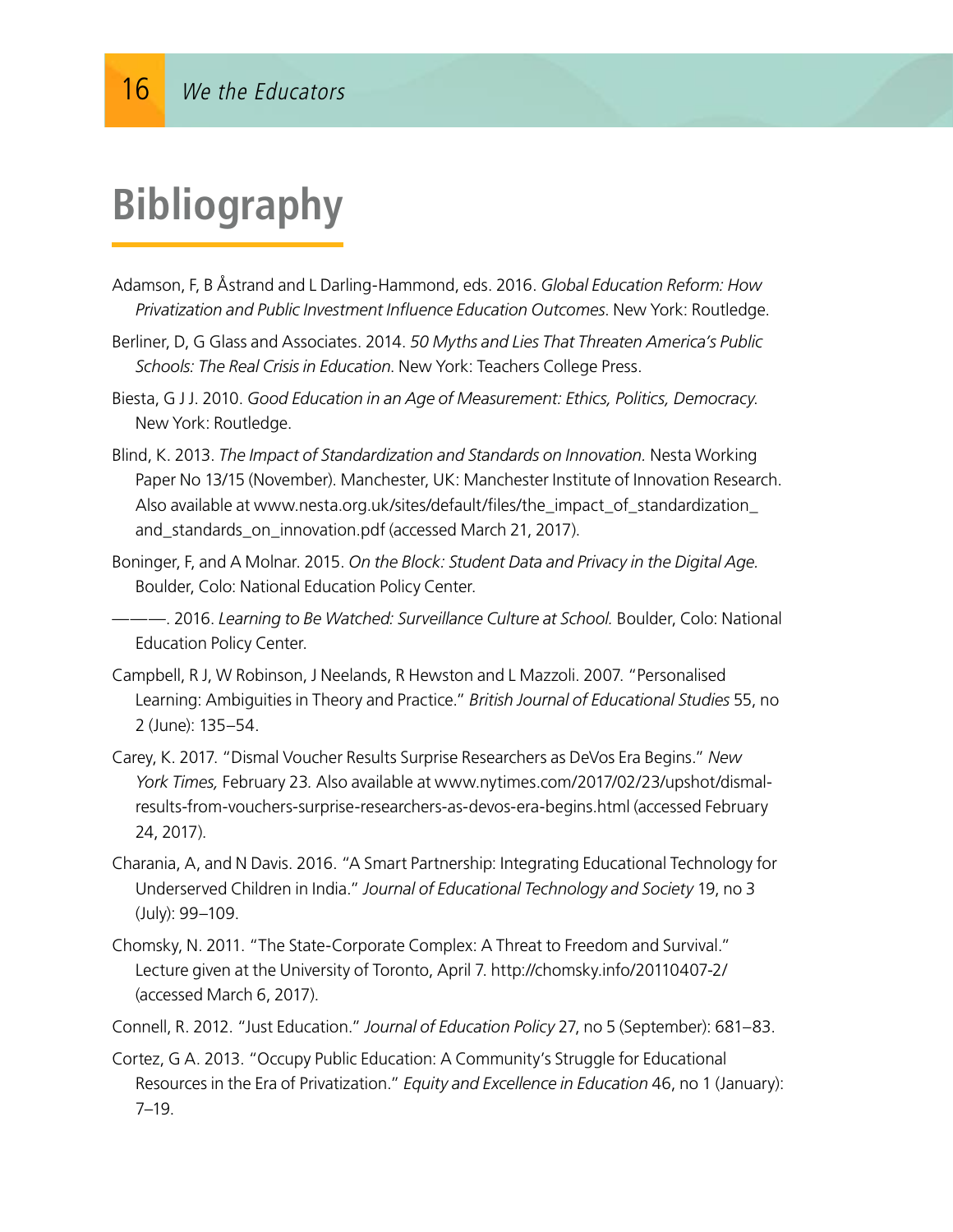Davis, B. 2004. *Inventions of Teaching: A Genealogy*. Mahwah, NJ: Erlbaum.

- Ellison, S. 2012. "From Within the Belly of the Beast: Rethinking the Concept of the 'Educational Marketplace' in the Popular Discourse of Education Reform." *Educational Studies* 48, no 2: 119–36.
- Falabella, A. 2014. "The Performing School: The Effects of Market and Accountability Policies." *Education Policy Analysis Archives* 22, no 70 (July 21): 1–29. Also available at http://epaa.asu.edu/ojs/article/download/1315/1312 (accessed March 21, 2017).
- Fielden, J, and N LaRocque. 2009. "Discussion Paper: The Evolving Regulatory Context for Private Education in Emerging Economies." In *The Evolving Regulatory Context for Private Education in Emerging Economies: Discussion Paper and Case Studies,* ed S Bjarnason, H A Patrinos and J-P Tan, 1–25. Washington, DC: World Bank. Also available at http://documents.worldbank.org/curated/en/585681468007859581/ pdf/470620PUB0ENGL101OFFICIAL0USE0ONLY1.pdf (accessed March 21, 2017).
- Fredrick, K. 2014. "Big, Bigger, Biggest: Big Data and You." *School Library Monthly* 31, no 1 (September/October): 26–28.
- Hargreaves, A, and M Fullan. 2012. *Professional Capital: Transforming Teaching in Every School.* New York: Teachers College Press.
- Hargreaves, A, and D Shirley. 2009. *The Fourth Way: The Inspiring Future for Educational Change.* Thousand Oaks, Calif: Corwin.
- Hargreaves, D. 2006. *Personalising Learning 6: The Final Gateway: School Design and Organisation.* London: Specialist Schools and Academics Trust.
- Hartley, D. 2007. "Personalisation: The Emerging 'Revised' Code of Education?" *Oxford Review of Education* 33, no 5: 629–42.
- Hinchey, P H, and K Cadiero-Kaplan. 2005. "The Future of Teacher Education and Teaching: Another Piece of the Privatization Puzzle." *Journal for Critical Education Policy Studies* 3, no 2 (October): 30–64.
- Hogan, A, S Sellar and B Lingard. 2015. "Commercialising Comparison: Pearson Puts the TLC in Soft Capitalism." *Journal of Education Policy* 31, no 3: 243–58.
- Ichilov, O. 2012. "Privatization and Commercialization of Public Education: Consequences for Citizenship and Citizenship Education." *Urban Review* 44, no 2 (June): 281–301.
- Keefe, J W. 2007. "What Is Personalization?" *Phi Delta Kappan* 89, no 3 (November): 217–23.
- Kim, Y. 2010. "The Procrustes' Bed and Standardization in Education." *Journal of Thought* 45, nos 3 and 4 (Fall/Winter): 9–20. http://journalofthought.com/wp-content/ uploads/2015/04/07kim.pdf (accessed March 21, 2017).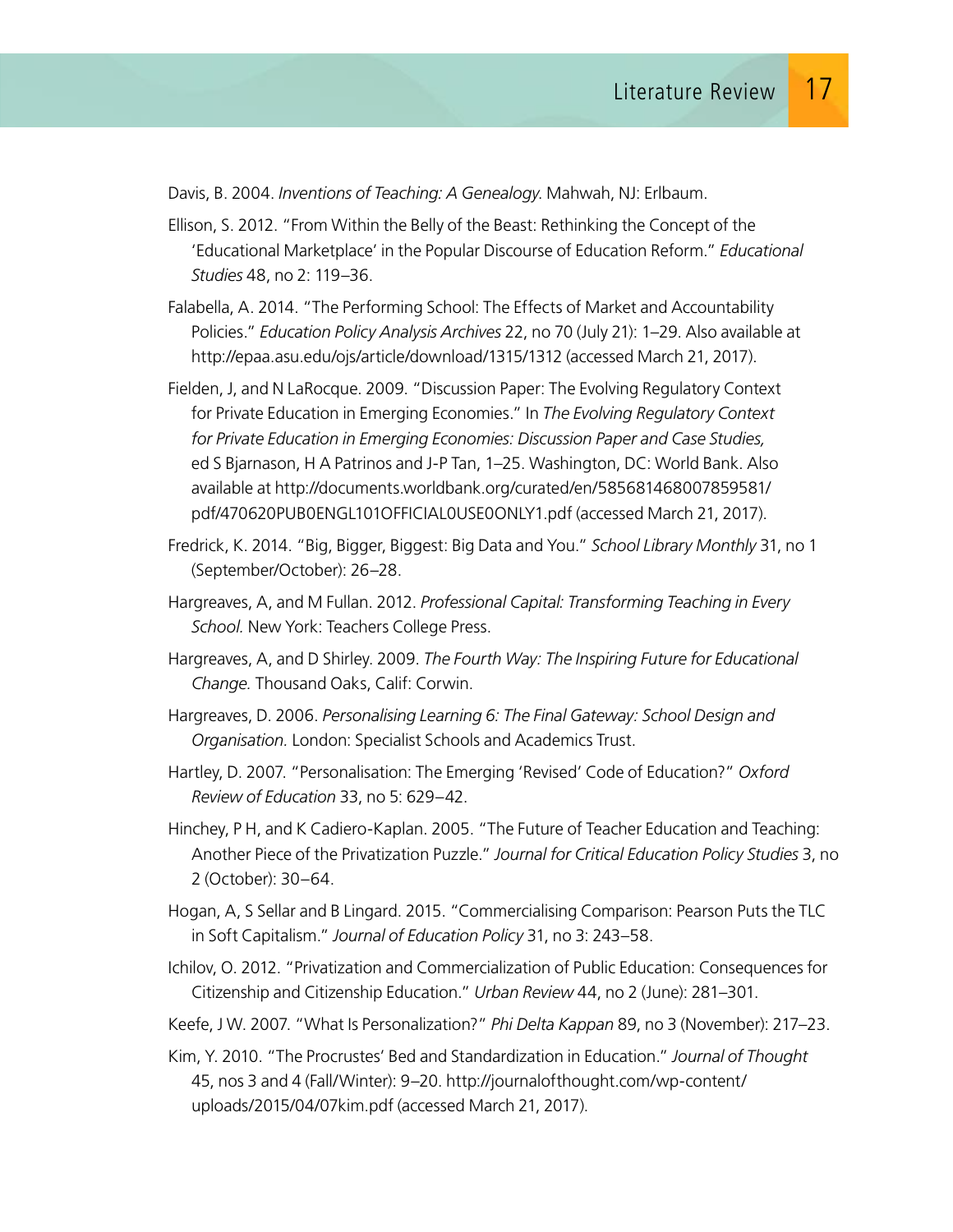- Koehler, M J, and P Mishra. 2009. "What Is Technological Pedagogical Content Knowledge?" *Contemporary Issues in Technology and Teacher Education* 9, no 1: 60–70. www .citejournal.org/volume-9/issue-1-09/general/what-is-technological-pedagogicalcontentknowledge/ (accessed March 21, 2017).
- Kohn, A. 2004. "Test Today, Privatize Tomorrow: Using Accountability to 'Reform' Public Schools to Death." *Phi Delta Kappan* 85, no 8 (April): 569–77.
- Kosciejew, M. 2013. "The Era of Big Data." *Feliciter* 59, no 4 (August): 52–55. Also available at http://cla.ca/wp-content/uploads/59\_4.pdf (accessed March 21, 2017).
- Lepota, B, and S Murray. 2014. "Standards in Education and Training: The Challenge." *Perspectives in Education* 32, no 1: 1–6.
- Levin, H M, I Cornelisz and B Hanisch-Cerda. 2013. "Does Educational Privatisation Promote Social Justice?" *Oxford Review of Education* 39, no 4 (August): 514–32.
- Mayer-Schönberger, V, and K Cukier. 2013. *Big Data: A Revolution That Will Transform How We Live, Work and Think*. London: Murray.
- McClure, L, S Yonezawa and M Jones. 2010. "Can School Structures Improve Teacher–Student Relationships? The Relationship Between Advisory Programs, Personalization and Students' Academic Achievement." *Education Policy Analysis Archives* 18, no 17 (July 30): 1–17. Also available at http://epaa.asu.edu/ojs/article/download/719/845 (accessed March 21, 2017).
- McClure, P. 2005. "Where Standards Come From." *Theory into Practice* 44, no 1: 4–10.
- McRae, P. 2010. "The Politics of Personalization in the 21st Century." *ATA Magazine* 91, no 1 (Fall): 8–11. Also available at www.teachers.ab.ca/Publications/ATA%20Magazine/ Volume-91/Number-1/Pages/The-Politics-of-Personalization-in-the-21st-Century.aspx (accessed December 19, 2016).
- ———. 2014. "Debate: Challenging the Promise of Personalized Learning—WISE 2014." World Innovation Summit for Education (WISE). www.youtube.com/watch?v=qwI4oC\_ A0IM (accessed March 7, 2017).
- ———. 2015. "Blended Learning: The Great New Thing or the Great New Hype?" *Answer Sheet* (blog), *Washington Post,* June 21. www.washingtonpost.com/blogs/answer-sheet/ wp/2015/06/21/blended-learning-the-great-new-thing-or-the-great-new-hype/ (accessed March 7, 2017).
- Menashy, F. 2013. "Theorizing Privatization in Education: Comparing Conceptual Frameworks and the Value of the Capability Approach." *Current Issues in Comparative Education* 16, no 1 (Winter): 13–25. Also available at www.tc.columbia.edu/cice/pdf/30408\_16\_1\_ Francine\_Menashy.pdf (accessed March 21, 2017).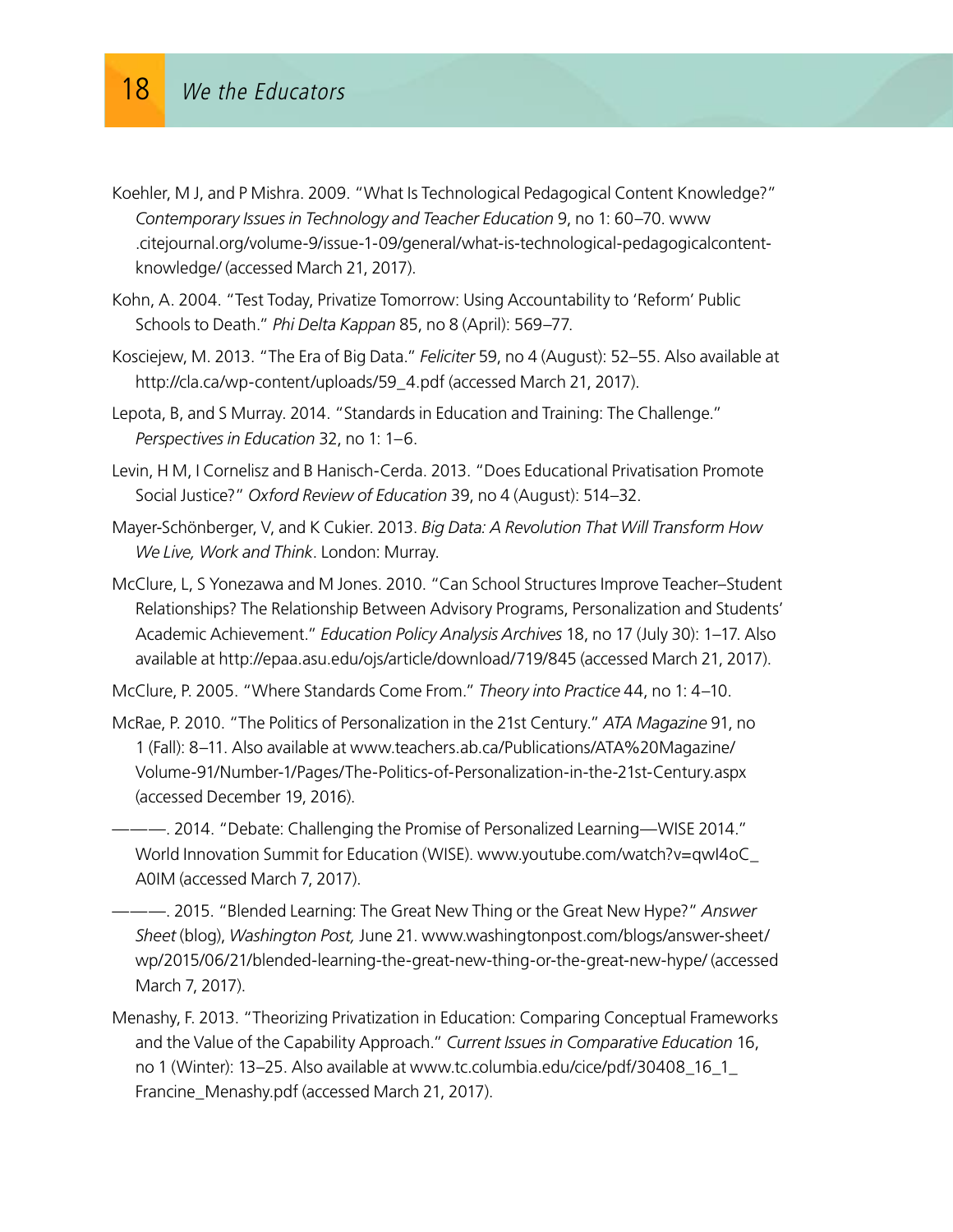- Molnar, A, and D R Garcia. 2007. "The Expanding Role of Privatization in Education: Implications for Teacher Education and Development." *Teacher Education Quarterly* 34, no 2 (Spring): 11–24. Also available at http://files.eric.ed.gov/fulltext/EJ795151.pdf (accessed March 21, 2017).
- Morozov, E. 2013. *To Save Everything, Click Here: The Folly of Technological Solutionism*. New York: PublicAffairs.
- O'Neil, C. 2016. *Weapons of Math Destruction: How Big Data Increases Inequality and Threatens Democracy*. New York: Crown.
- Organisation for Economic Co-operation and Development (OECD). 2010. *The Nature of Learning: Using Research to Inspire Practice.* Ed H Dumont, D Istance and F Benavides. Paris: OECD, Center for Educational Research and Innovation. Also available at www.oecd .org/edu/ceri/50300814.pdf (accessed March 7, 2017).
- ———. 2012. *Equity and Quality in Education: Supporting Disadvantaged Students and Schools*. Paris: OECD. Also available at www.oecd.org/education/school/50293148.pdf (accessed January 16, 2017).
- Patrinos, H, F Barrera-Osorio and J Guaqueta. 2009. *The Role and Impact of Public–Private Partnerships in Education.* Washington, DC: The World Bank.
- Pence, H E. 2014. "What Is Big Data and Why Is It Important?" *Journal of Educational Technology Systems* 43, no 2 (December): 159–71.
- ———. 2015. "Will Big Data Mean the End of Privacy?" *Journal of Educational Technology Systems* 44, no 2 (December): 253–67.
- Pollard, N. 2013. "Insight: Sweden Rethinks Pioneering School Reforms, Private Equity Under Fire." Reuters, December 10. www.reuters.com/article/us-sweden-schools-insightidUSBRE9B905620131210 (accessed March 6, 2017).
- Ravitch, D. 2014. *Reign of Error: The Hoax of the Privatization Movement and the Danger to America's Public Schools*. New York: Knopf.
- Reyes, J A. 2015. "The Skinny on Big Data in Education: Learning Analytics Simplified." *TechTrends* 59, no 2 (March/April): 75–79.
- Riep, C, and M Machacek. 2016. *Schooling the Poor Profitably: The Innovations and Deprivations of Bridge International Academies in Uganda*. Brussels: Education International. Also available at https://download.ei-ie.org/Docs/WebDepot/DOC\_ Final\_28sept.pdf (accessed January 16, 2017).
- Rizvi, F. 2016. "Privatization in Education: Trends and Consequences." *Education Research and Foresight* 18 (October): 1–12. Also available at http://unesdoc.unesco.org/ images/0024/002464/246485E.pdf (accessed March 21, 2017).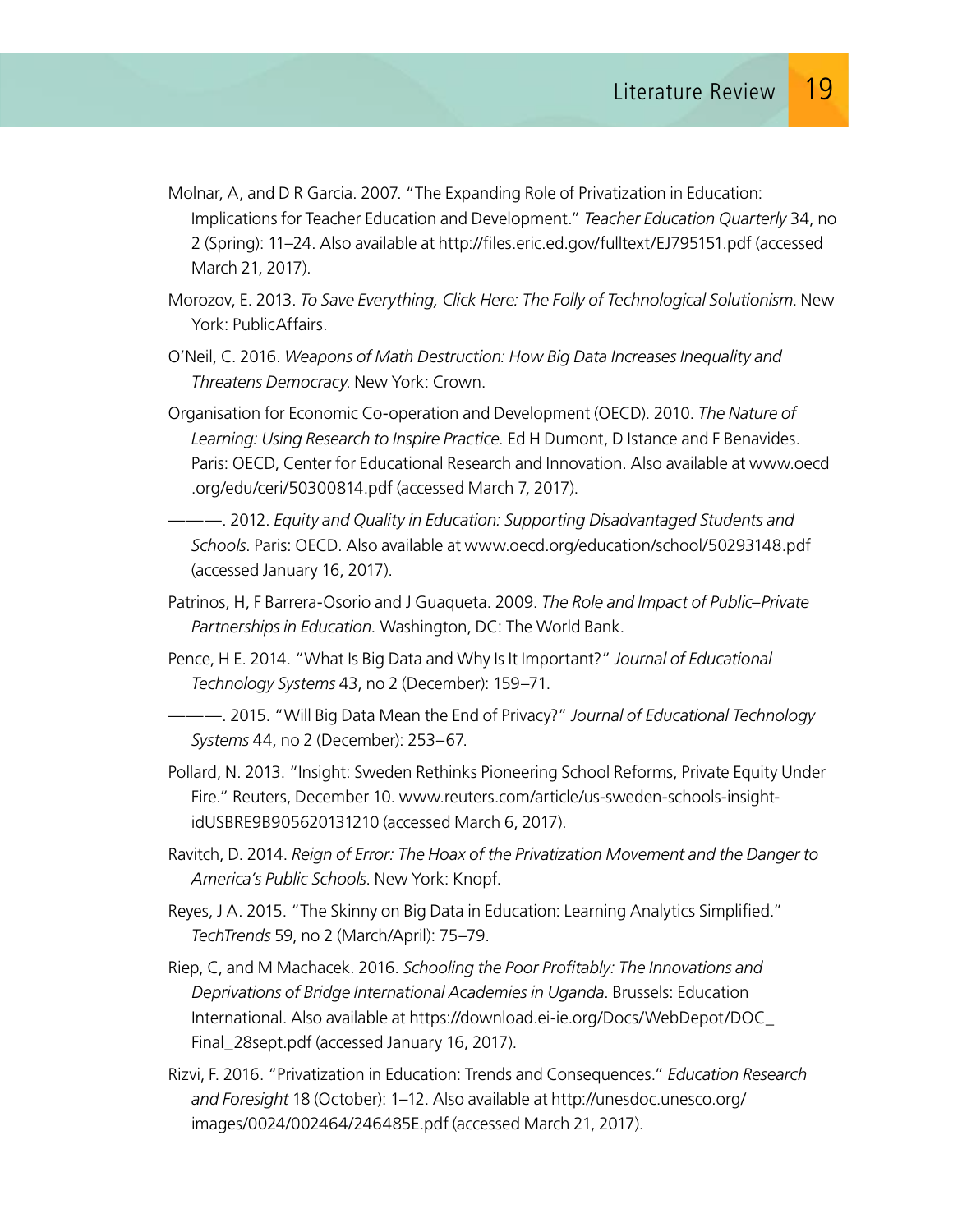- Roberts-Holmes, G, and A Bradbury. 2016. "The Datafication of Early Years Education and Its Impact upon Pedagogy." *Improving Schools* 19, no 2 (July): 119–28.
- Robertson, S L, and R Dale. 2013. "The Social Justice Implications of Privatisation in Education Governance Frameworks: A Relational Account." *Oxford Review of Education* 39, no 4: 426–45.
- Rose, M. 2010. "Standards, Teaching and Learning." *Phi Delta Kappan* 91, no 4 (January): 21–27.
- Sahlberg, P. 2016. "Finnish Schools and the Global Education Reform Movement." *Flip the System: Changing Education from the Ground Up*. Ed J Evers and R Kneyber. London: Routledge.
- Shirley, D, and E MacDonald. 2016. *The Mindful Teacher*. 2nd ed. New York: Teachers College Press.
- Simon, S. 2013. "K–12 Student Database Jazzes Tech Startups, Spooks Parents." Reuters, March 3. www.reuters.com/article/us-education-database-idUSBRE92204W20130303 (accessed March 7, 2017).
- Skerrett, A, and A Hargreaves. 2008. "Student Diversity and Secondary School Change in a Context of Increasingly Standardized Reform." *American Educational Research Journal* 45, no 4: 913–45.
- Sweetland, S R. 2014. "Revisiting the Role of Vouchers and Charter Schools in the Educational Market Place." *Educational Considerations* 41, no 2 (Spring): 46–50.
- Thompson, G. 2015. "The Power of Small Data." *THE Journal* 45, no 8 (April/May): 12–16.
- Tooley, J. 2013. "Challenging Educational Injustice: 'Grassroots' Privatisation in South Asia and Sub-Saharan Africa." *Oxford Review of Education* 39, no 4 (August): 446–63.
- Tröhler, D. 2014. "Change Management in the Governance of Schooling: The Rise of Experts, Planners and Statistics in the Early OECD." *Teachers College Record* 116, no 9 (September):  $1 - 26$ .
- Turkle, S. 2011. *Alone Together: Why We Expect More from Technology and Less from Each Other*. New York: Basic Books.
- Verger, A, C Fontdevila and A Zancajo. 2016. *The Privatization of Education: A Political Economy of Global Education Reform.* New York: Teachers College Press.
- Vygotsky, L S. 1978. *Mind in Society: The Development of Higher Psychological Processes*. Cambridge, Mass: Harvard University Press.
- Watters, A. 2017. "Rationalizing Those 'Irrational' Fears of inBloom." *Points* (blog), February 16. https://points.datasociety.net/rationalizing-those-irrational-fears-of-inbloom-9cb2aa4a3cb2#.y87zb3mb1 (accessed February 27, 2017).